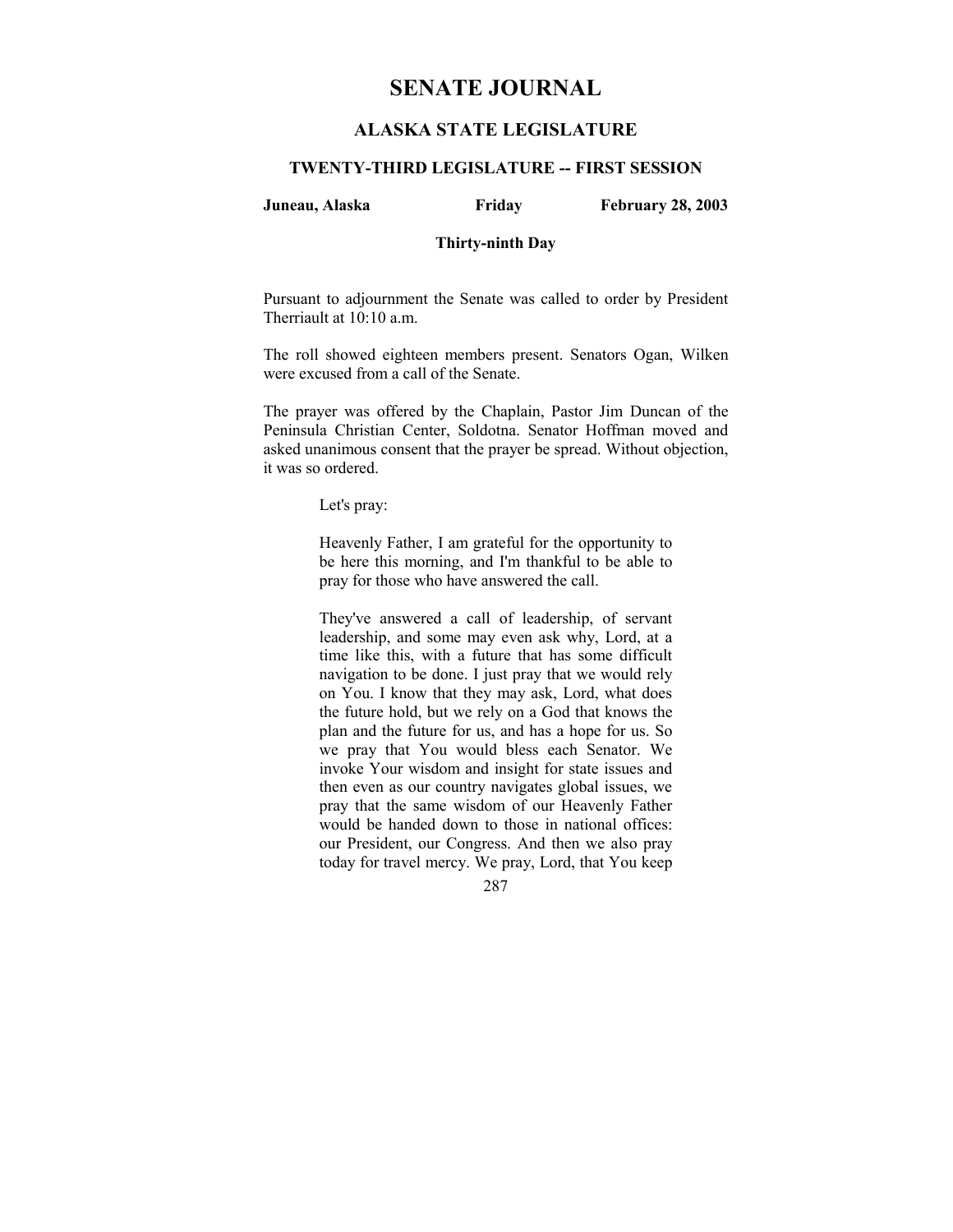Your hand upon each one that may be traveling today. We ask it in Christ's name. Amen.

Senator Lincoln led the Senate in the Pledge of Allegiance.

# **Certification**

Senator Ben Stevens moved and asked unanimous consent that the journals for the thirty-seventh and thirty-eighth legislative days be approved as certified by the Secretary. Without objection, it was so ordered.

## **Messages from the Governor**

Letter dated February 27 was received, requesting that previously submitted expiration dates for certain appointees to boards and commissions be corrected in order to adhere to AS 39.05.053.

# **Alaska State Board of Public Accountancy**

 Dan F. Kennedy - Wasilla Appointed: 04/25/03 Expires: 03/01/07 Laura Welles - Kenai Appointed: 04/25/03 Expires: 03/01/07

**State Board of Registration for Architects, Engineers, and Land Surveyors**

 Robert E. Gilfilian - Anchorage Appointed: 03/01/03 Expires: 03/01/06 Kimberly Mills - Homer Appointed: 02/12/03 Expires: 03/01/06

#### **Board of Dispensing Opticians**

 Roberta Rawcliffe - Wasilla Appointed: 02/19/99 Reappointed: 07/18/02 Expires: 03/01/06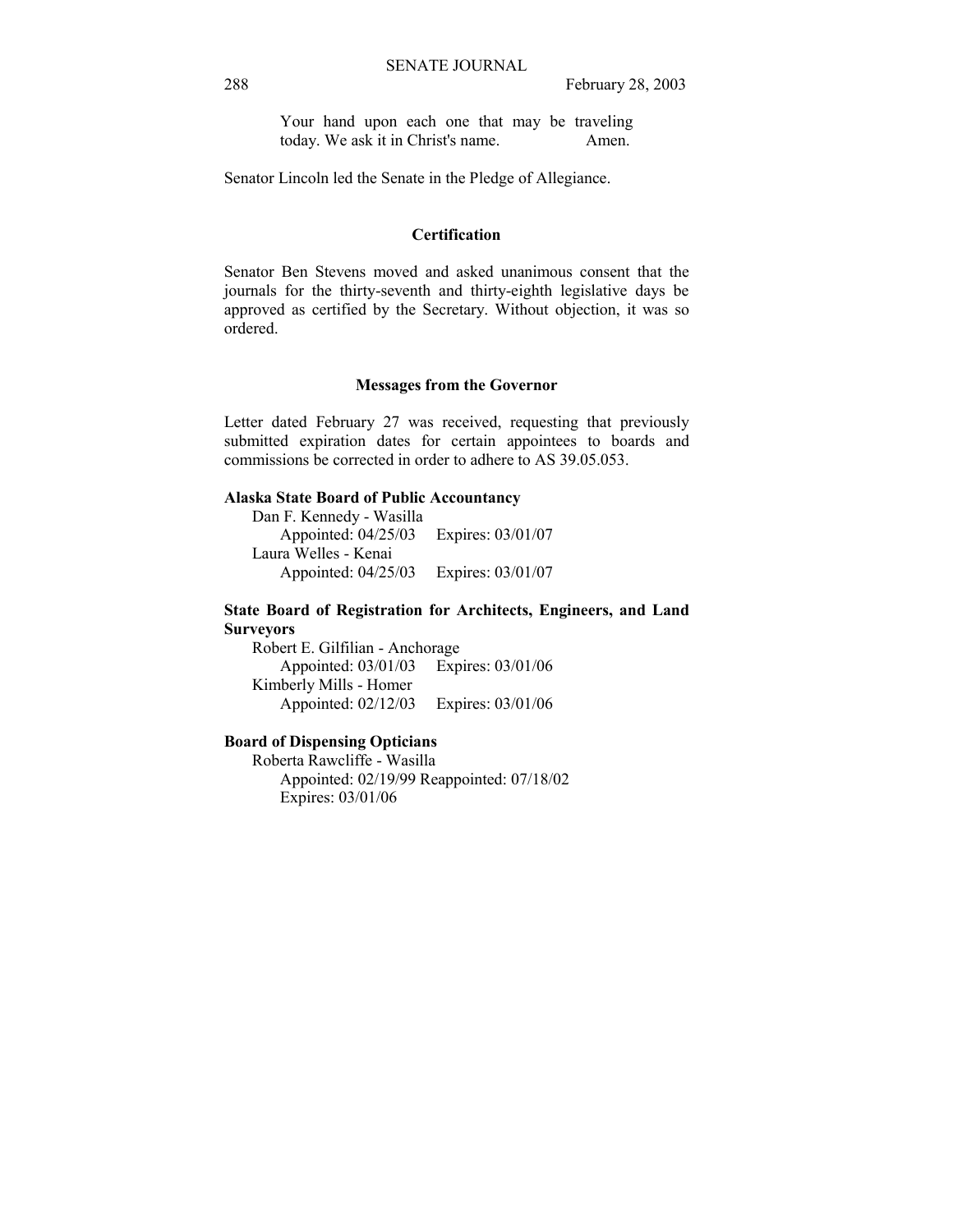# **State Board of Education and Early Development**

 Shirley Holloway - Anchorage Appointed: 03/03/03 Expires: 03/01/05 Richard I. Mauer - Delta Junction Appointed: 02/20/03 Expires 03/01/08 Sylvia Reynolds - Soldotna Appointed: 02/20/03 Expires 03/01/04 Rex Rock - Point Hope Appointed: 02/20/03 Expires 03/01/04

# **State Commission for Human Rights**

 Robert B. Sawyer, Jr. - Fairbanks Appointed: 02/19/03 Expires: 03/01/08

**Alaska Judicial Council**

 Bill Gordon - Fairbanks Appointed: 05/18/03 Expires: 03/01/09

# **State Medical Board**

 Dr. G. Bert Flaming - Glennallen Appointed: 02/12/03 Expires: 03/01/04 Dr. John Troxel - Anchorage Appointed: 02/12/03 Expires: 03/01/06

## **Oil and Gas Conservation Commission**

 Sarah H. Palin - Wasilla Appointed: 02/19/03 Expires: 03/01/08 Randy Ruedrich - Anchorage Appointed: 02/19/03 Expires: 03/01/06

# **Personnel Board**

 Paulette M. Simpson - Juneau Appointed 02/11/03 Expires: 03/01/08

### **State Physical Therapy and Occupational Therapy Board**

Mary Ann Paul - Eagle River

Appointed: 11/22/02 Expires: 03/01/06

# **Board of Certified Real Estate Appraisers**

 Steve MacSwain - Anchorage Appointed: 02/19/03 Expires: 03/01/06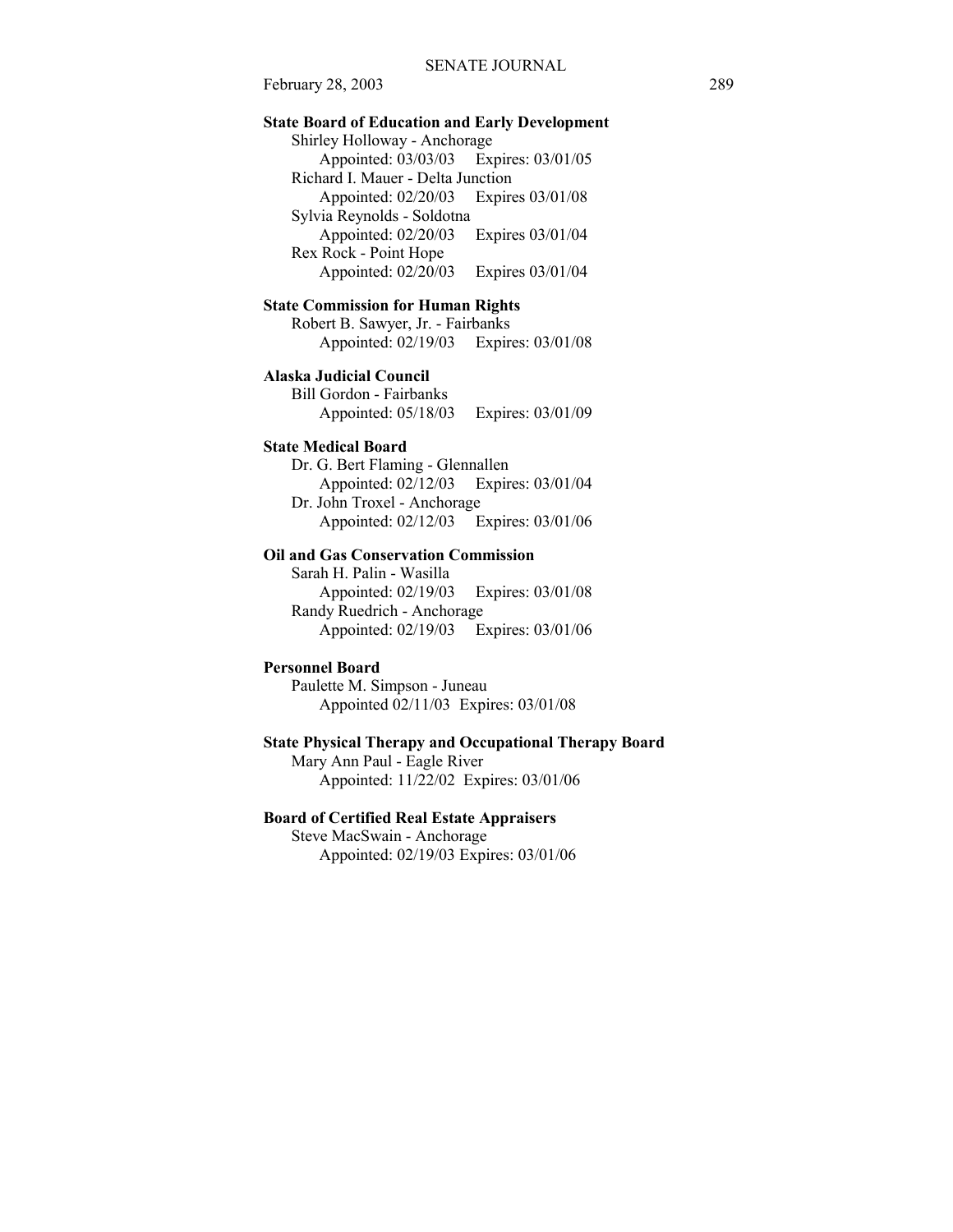# **University of Alaska Board of Regents**

| Mary K. Hughes - Anchorage |
|----------------------------|
| Expires 02/01/09           |
|                            |
| Expires 02/01/09           |
|                            |

# **Regulatory Commission of Alaska (RCA)**

 Mark Johnson - Anchorage Appointed: 07/01/03 Expires 03/01/09

#### **Messages from the House**

Message dated February 28 was read, stating:

The House of Representatives respectfully invites the Senate to a Joint Session of the Twenty-third Legislature at 12:00 noon Tuesday, March 4, 2003, for the purpose of limited confirmation of Governor Murkowski's appointees.

Senator Ben Stevens moved and asked unanimous consent that the Senate accept the House invitation to meet in Joint Session. Without objection, it was so ordered.

The Secretary was requested to notify the House.

Message dated February 27 was read, stating:

The House of Representatives respectfully invites the Senate to a Joint Session of the Twenty-third Alaska Legislature at 7:00 p.m. Wednesday, March 5, 2003, for the purpose of hearing Governor Murkowski's 2003 Budget Address.

Senator Ben Stevens moved and asked unanimous consent that the Senate accept the House invitation to meet in Joint Session. Without objection, it was so ordered.

The Secretary was requested to notify the House.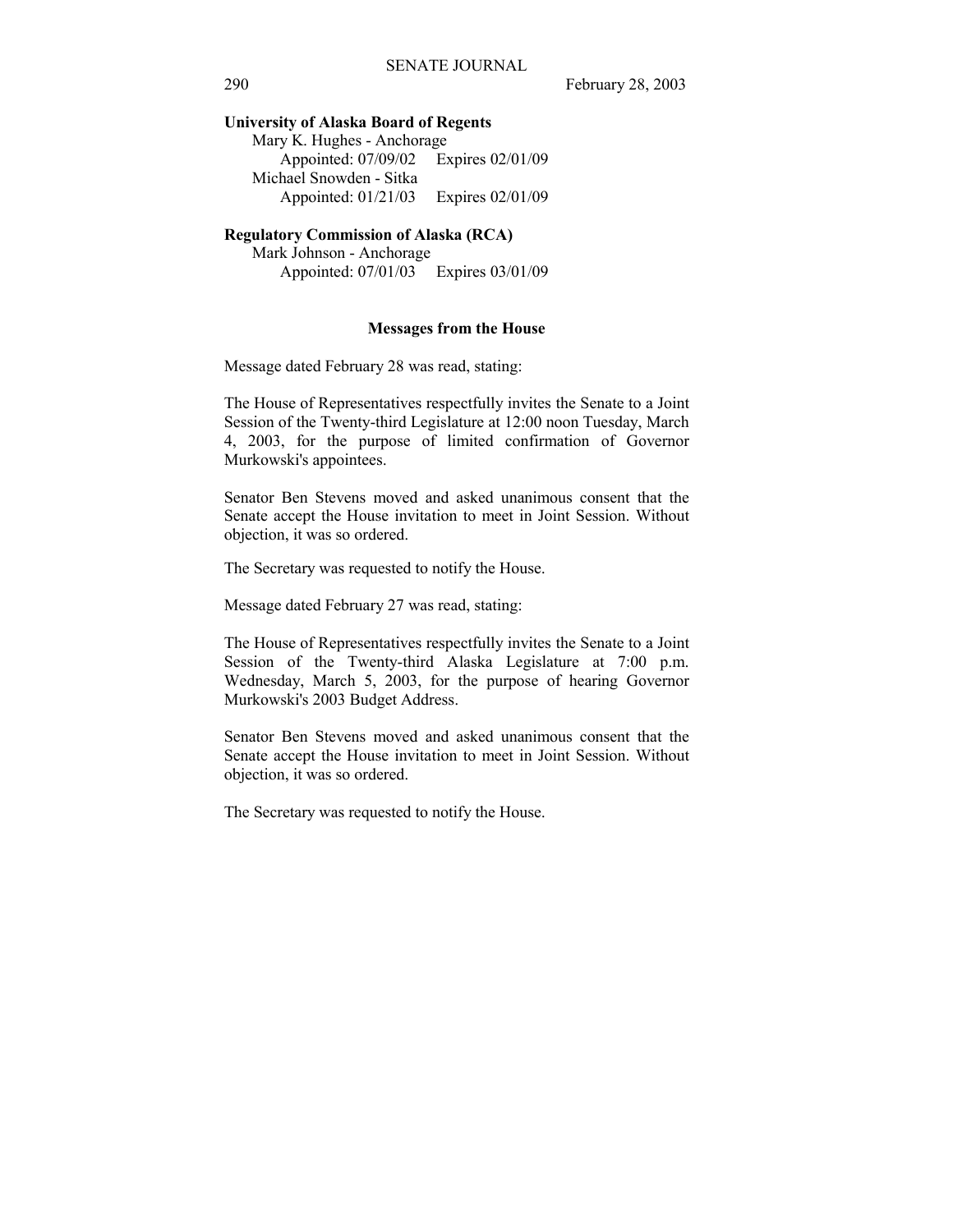# **SJR 4**

Message dated February 26 was read, stating the House passed and returned:

> SENATE JOINT RESOLUTION NO. 4 Urging the United States Congress to pass legislation to open the coastal plain of the Arctic National Wildlife Refuge, Alaska, to oil and gas exploration, development, and production.

The resolution was referred to the Secretary for enrollment.

Message dated February 26 was read, stating the House passed and transmitted for consideration:

# **First Reading and Reference of House Bills**

# **HB 79**

HOUSE BILL NO. 79 BY THE HOUSE COMMUNITY AND REGIONAL AFFAIRS COMMITTEE, entitled:

> "An Act extending the termination date of the Alaska regional economic assistance program; and providing for an effective date."

was read the first time and referred to the Finance Committee.

### **HB 101**

CS FOR HOUSE BILL NO. 101(FIN) am BY THE HOUSE FINANCE COMMITTEE, entitled:

> "An Act making special appropriations to promote the opening of the Arctic National Wildlife Refuge for oil and gas exploration and development; and providing for an effective date."

was read the first time and referred to the Finance Committee.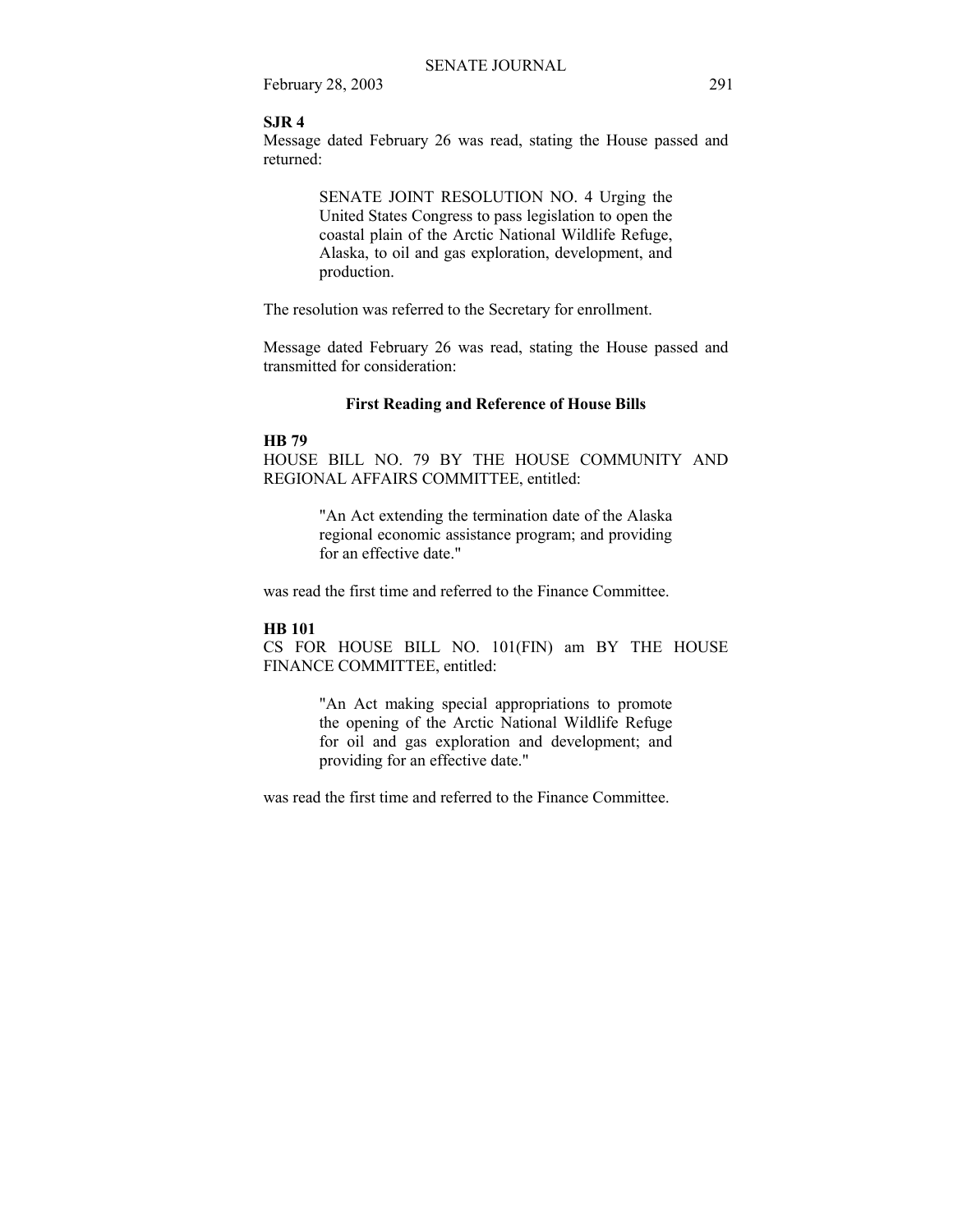## **Standing Committee Reports**

Report dated February 26 was read, stating:

In accordance with AS 39.05.080, the Senate Labor and Commerce Committee in Joint Session with the House Labor and Commerce Committee reviewed the following with regard to confirmation of the Governor's appointments and recommends the appointments be forwarded to a Joint Session for consideration:

# **Regulatory Commission of Alaska**

 Dave Harbour Mark Johnson

There were no stated objections to the confirmation of the named individuals by committee members. This does not reflect intent by any of the members to vote for or against the individuals during any further sessions.

Signing the report: Senator Bunde, Chair; Senator Seekins, Vice Chair; Senators Gary Stevens, Davis, French.

Reports dated February 26 were read, stating:

In accordance with AS 39.05.080, the Senate Resources Committee reviewed the following with regard to confirmation of the Governor's appointments and recommends the appointments be forwarded to a Joint Session for consideration:

# **Oil and Gas Conservation Commission**

 Sarah H. Palin Randy Ruedrich

This does not reflect an intent by any of the members to vote for or against the individuals during any further sessions.

Signing the report: Senator Ogan, Chair; Senators Wagoner, Dyson, Seekins, Ben Stevens, Lincoln, Elton.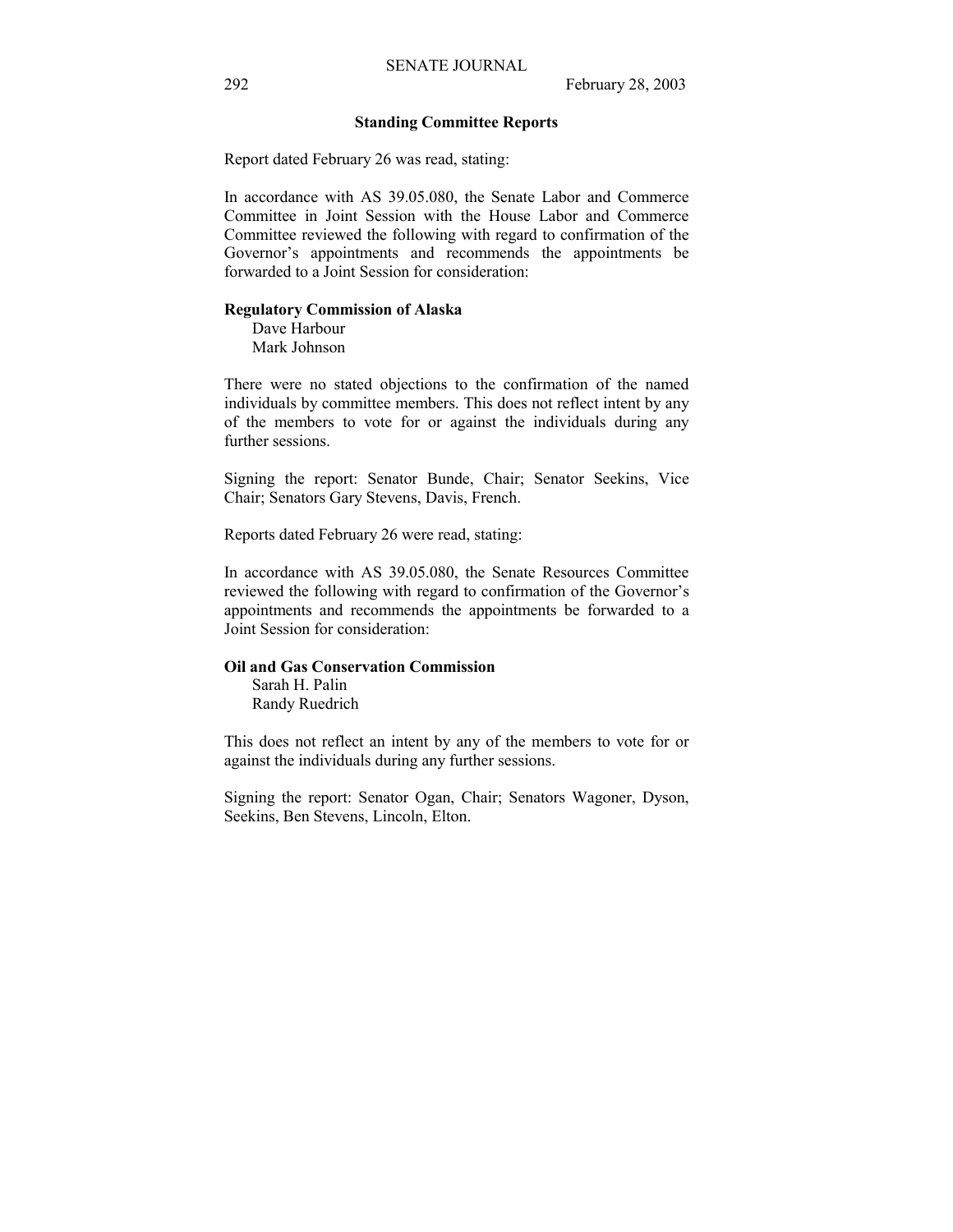Report dated February 27 was read, stating:

In accordance with AS 39.05.080, the Senate State Affairs Committee reviewed the following with regard to confirmation of the Governor's appointment and recommends the appointment be forwarded to a Joint Session for consideration:

# **Commissioner - Department of Public Safety**  Bill Tandeske

There were no stated objections to the confirmation of the named individual by committee members. This does not reflect an intent by any of the members to vote for or against the individual during any further sessions.

Signing the report: Senator Gary Stevens, Chair; Senators Cowdery, Dyson, Guess.

Report dated February 27 was read, stating:

In accordance with AS 39.05.080, the Senate State Affairs Committee reviewed the following with regard to confirmation of the Governor's appointment and recommends the appointment be forwarded to a Joint Session for consideration:

# **Commissioner - Department of Administration**

Mike Miller

There were no stated objections to the confirmation of the named individual by committee members. This does not reflect an intent by any of the members to vote for or against the individual during any further sessions.

Signing the report: Senator Gary Stevens, Chair; Senators Cowdery, Dyson, Guess, Hoffman.

# **SB 43**

The Labor and Commerce Committee considered SENATE BILL NO. 43 "An Act extending the termination date of the State Medical Board." Signing do pass: Senator Bunde, Chair; Senators Seekins, Davis, French, Gary Stevens.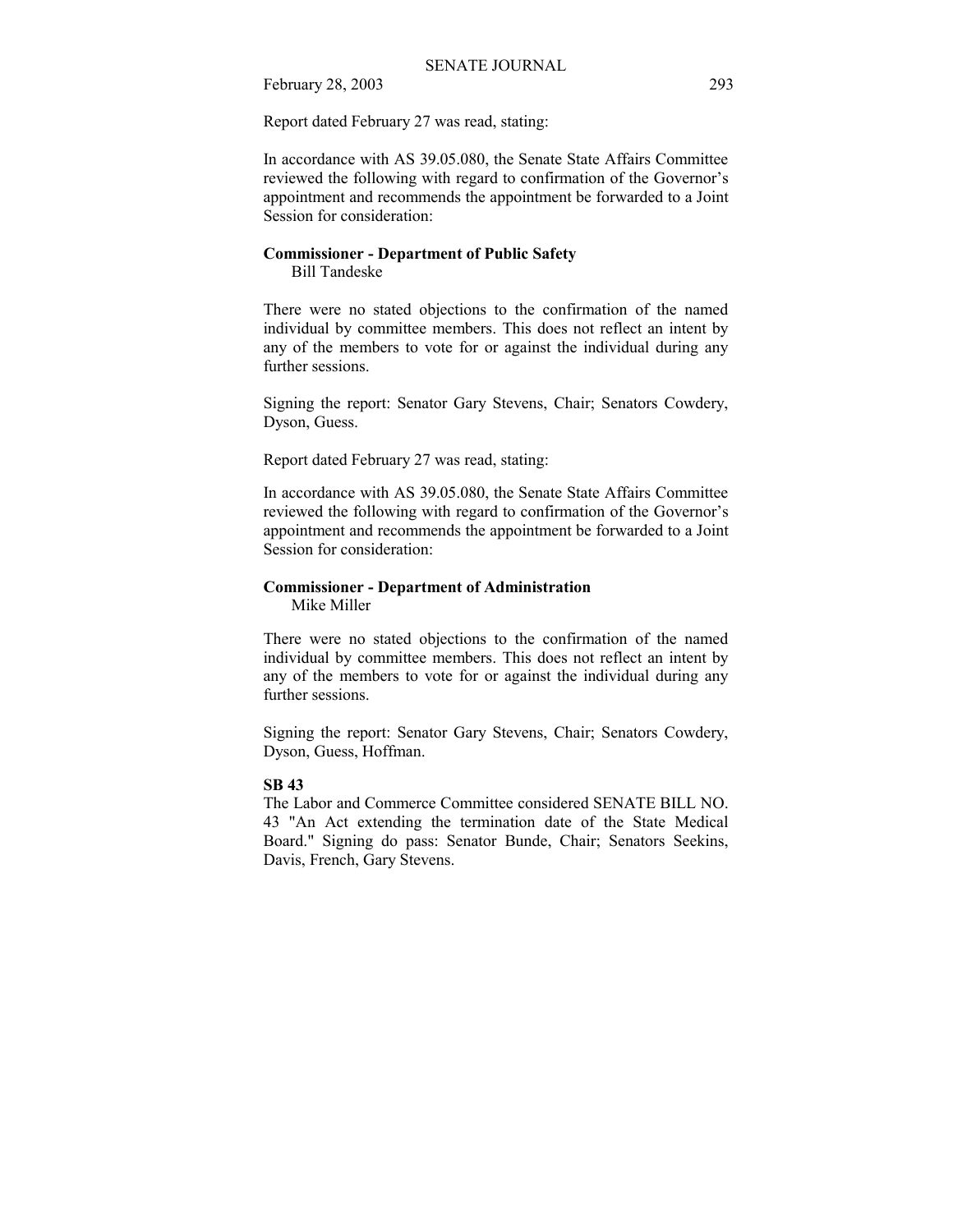The following fiscal information was published today:

 Fiscal Note No. 1, Department of Community and Economic Development

The bill was referred to the Finance Committee.

# **SB 51**

The Finance Committee considered SENATE BILL NO. 51 "An Act relating to revenue bonds issued by the Alaska Municipal Bond Bank Authority and the total amount of bonds and notes outstanding of that authority; and providing for an effective date." Signing do pass: Senators Green and Wilken, Cochairs; Senators Taylor, Hoffman, Bunde, Ben Stevens. Signing no recommendation: Senator Olson.

The following previously published fiscal information applies: Fiscal Note No. 1, zero, Department of Revenue Fiscal Note No. 2, zero, Department of Community and Economic Development

The bill was referred to the Rules Committee.

# **SB 54**

The Labor and Commerce Committee considered SENATE BILL NO. 54 "An Act exempting flight crew members of certain air carriers from overtime pay requirements." Signing do pass: Senator Bunde, Chair; Senators Seekins, Davis, French, Gary Stevens.

The following previously published fiscal information applies: Fiscal Note No. 1, zero, Department of Labor and Workforce Development

The bill was referred to the Rules Committee.

# **SB 62**

The Community and Regional Affairs Committee considered SENATE BILL NO. 62 "An Act extending the termination date of the Alaska regional economic assistance program; and providing for an effective date." Signing do pass: Senator Wagoner, Chair; Senators Taylor, Gary Stevens, Lincoln, Elton.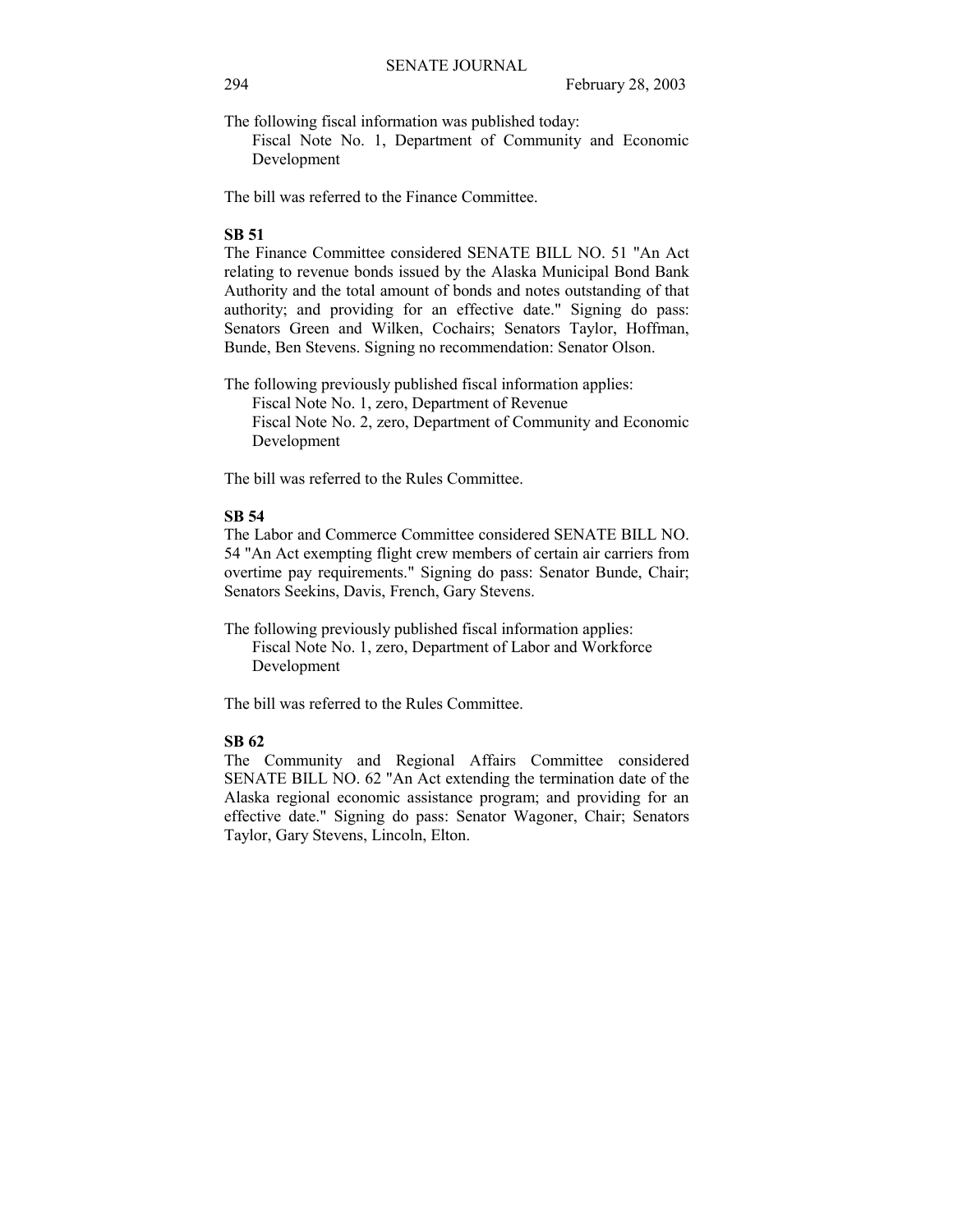The following fiscal information was published today:

 Fiscal Note No. 1, Department of Community and Economic Development

The bill was referred to the Finance Committee.

# **SB 63**

The Community and Regional Affairs Committee considered SENATE BILL NO. 63 "An Act relating to municipal property taxation in annexed and detached areas; and providing for an effective date." Signing do pass: Senator Wagoner, Chair; Senator Taylor. Signing no recommendation: Senators Gary Stevens, Elton.

The following fiscal information was published today: Fiscal Note No. 1, zero, Department of Community and Economic Development

The bill was referred to the State Affairs Committee.

# **SB 71**

The Transportation Committee considered SENATE BILL NO. 71 "An Act relating to funding for transportation enhancement projects" and recommended it be replaced with

> CS FOR SENATE BILL NO. 71(TRA) "An Act relating to funding for transportation projects; and providing for an effective date."

Signing do pass: Senator Cowdery, Chair; Senators Olson, Wagoner. Signing no recommendation: Senator Therriault. Signing amend: Senator Lincoln.

The following fiscal information was published today: Fiscal Note No. 1, zero, Department of Transportation and Public Facilities

The bill was referred to the Finance Committee.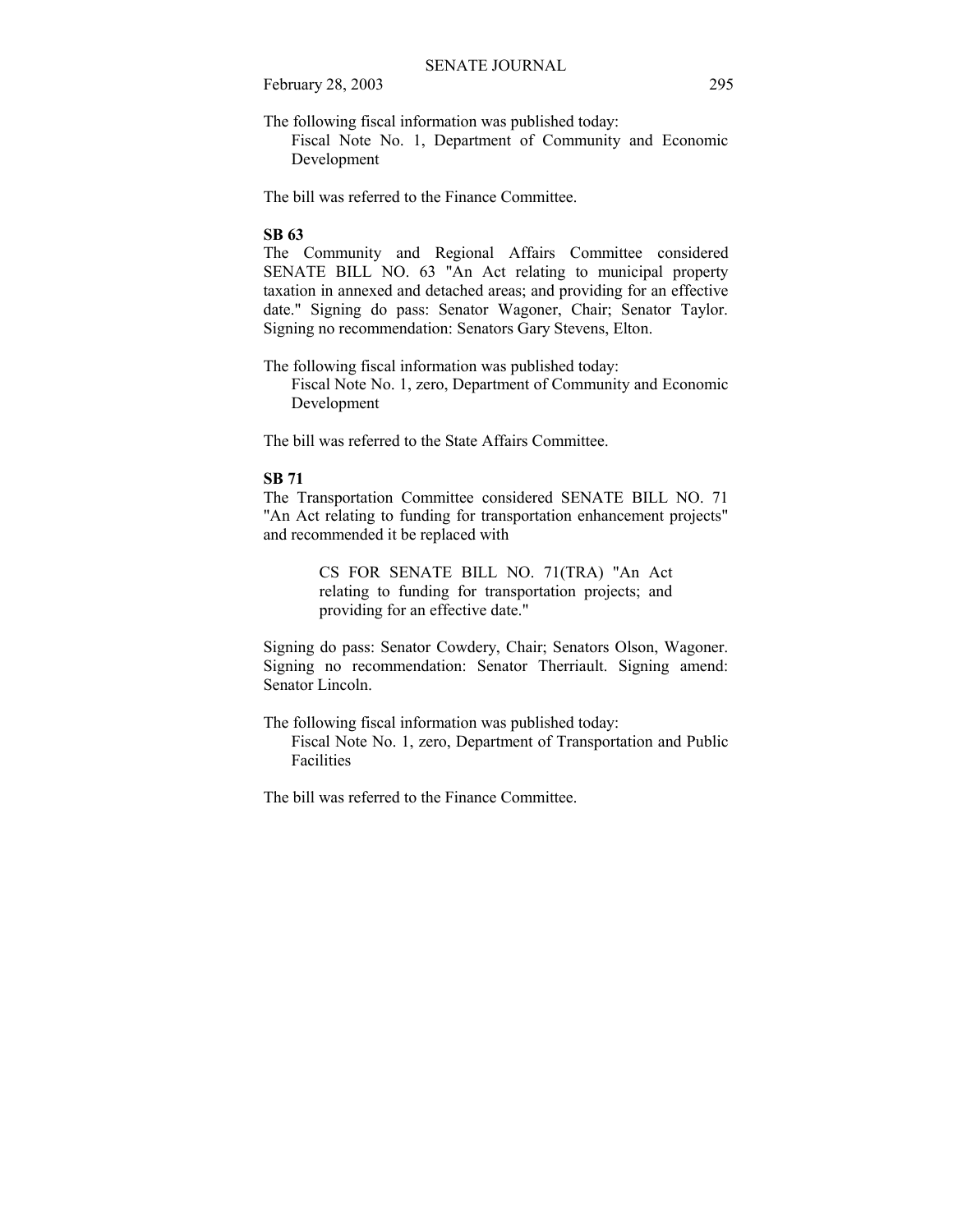# **SB 73**

The Labor and Commerce Committee considered SENATE BILL NO. 73 "An Act relating to the authority of the Alaska Industrial Development and Export Authority to issue bonds; and providing for an effective date." Signing do pass: Senator Bunde, Chair; Senators Seekins, Davis, French, Gary Stevens.

The following previously published fiscal information applies: Fiscal Note No. 1, zero, Department of Community and Economic Development

The bill was referred to the Finance Committee.

# **SB 78**

The Health, Education and Social Services Committee considered SENATE BILL NO. 78 "An Act relating to an optional group of persons eligible for medical assistance who require treatment for breast and cervical cancer; relating to cost sharing by those recipients under the medical assistance program; and providing for an effective date." Signing do pass: Senator Dyson, Chair; Senators Wilken, Green. Signing no recommendation: Senator Guess. Signing amend: Senator Davis.

The following fiscal information was published today: Fiscal Note No. 1, Department of Health & Social Services

The bill was referred to the Finance Committee.

# **HB 58**

The Community and Regional Affairs Committee considered HOUSE BILL NO. 58 "An Act relating to the reinstatement of Native corporations; and providing for an effective date." Signing do pass: Senator Wagoner, Chair; Senators Taylor, Gary Stevens. Signing no recommendation: Senator Elton.

The following previously published fiscal information applies: Fiscal Note No. 1, zero, Department of Community and Economic Development

The bill was referred to the Labor and Commerce Committee.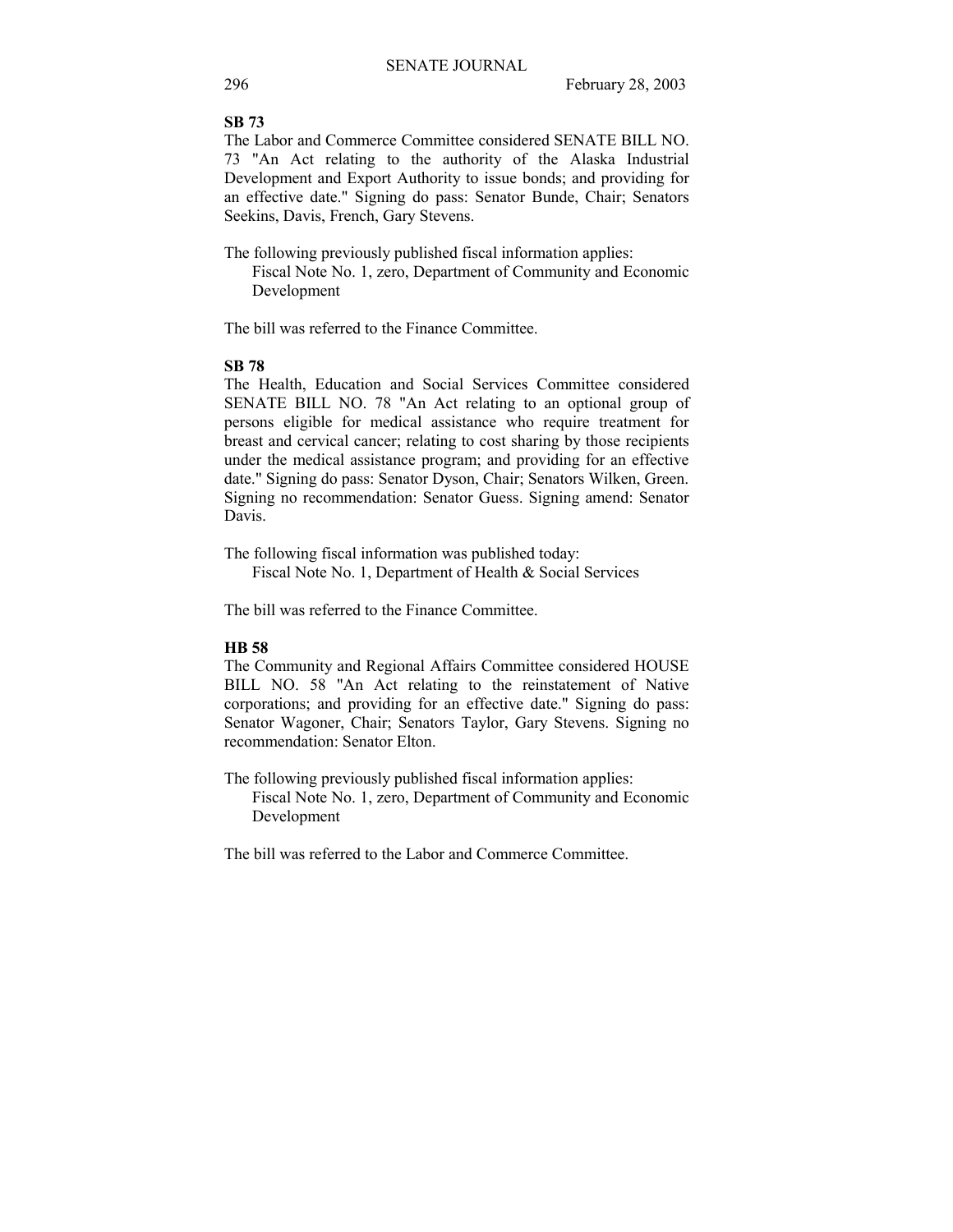# **HB 68**

The Community and Regional Affairs Committee considered CS FOR HOUSE BILL NO. 68(JUD) "An Act relating to the jurisdiction of the office of victims' rights." Signing do pass: Senator Wagoner, Chair; Senators Taylor, Gary Stevens, Elton.

The following previously published fiscal information applies: Fiscal Note No. 1, zero, Legislative Agency

The bill was referred to the Judiciary Committee.

# **SCR 1**

The Finance Committee considered SENATE CONCURRENT RESOLUTION NO. 1 Relating to economic development generated by new road construction and to the design and construction of the Hot Springs Loop Road to connect Chena Hot Springs and Circle Hot Springs and recommended it be replaced with

> CS FOR SENATE CONCURRENT RESOLUTION NO. 1(FIN) Relating to economic development generated by new road construction and to the design and construction of the Hot Springs Loop Road to connect Chena Hot Springs and Circle Hot Springs, of a highway along the Bradfield/Iskut Rivers transportation corridor, of the Knik Arm Crossing, of a road from Iliamna Bay to Pile Bay, and of other roads and highways.

Signing do pass: Senators Green and Wilken, Cochair; Senators Taylor, Hoffman, Olson, Ben Stevens. Signing no recommendation: Senator Bunde.

The following previously published fiscal information applies: Fiscal Note No. 1, zero, Department of Transportation and Public Facilities

The bill was referred to the Rules Committee.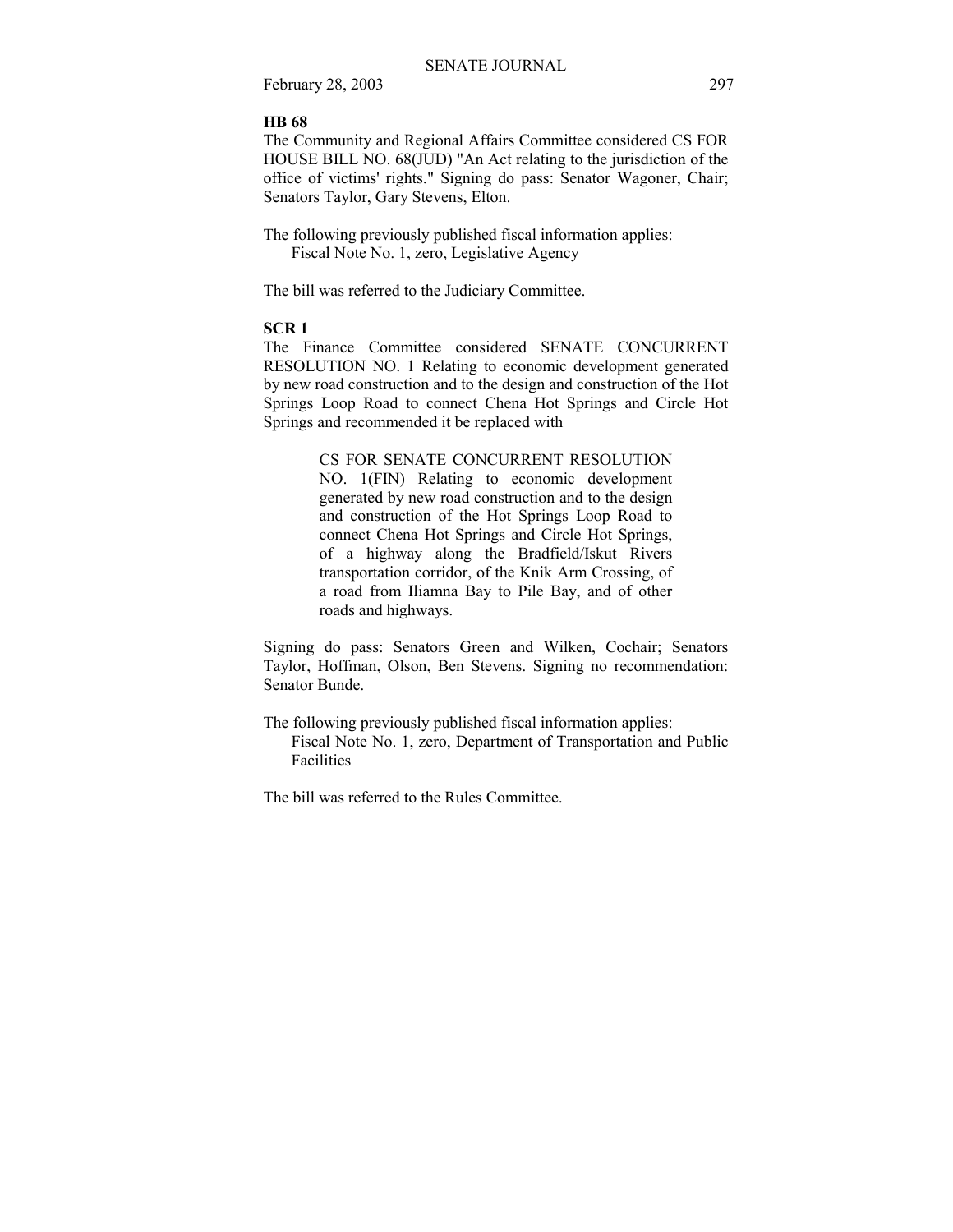# **Introduction and Reference of Senate Resolutions**

**SJR 8** 

SENATE JOINT RESOLUTION NO. 8 BY SENATOR SEEKINS,

Relating to the division of the Ninth Circuit Court of Appeals.

was read the first time and referred to the Judiciary Committee.

# **Introduction and Reference of Senate Bills**

### **SB 86**

SENATE BILL NO. 86 BY THE SENATE FINANCE COMMITTEE, entitled:

> "An Act relating to the rate of interest on delinquent taxes."

was read the first time and referred to the Labor and Commerce and Finance Committees.

#### **SB 87**

SENATE BILL NO. 87 BY SENATOR SEEKINS, entitled:

"An Act relating to principal and income in the administration of trusts and decedents' estates and the mental health trust fund; adopting a version of the Uniform Principal and Income Act; and providing for an effective date."

was read the first time and referred to the Judiciary Committee.

# **SB 88**

SENATE BILL NO. 88 BY SENATOR SEEKINS, entitled:

"An Act relating to standards for forest resources and practices; and providing for an effective date."

was read the first time and referred to the Resources Committee.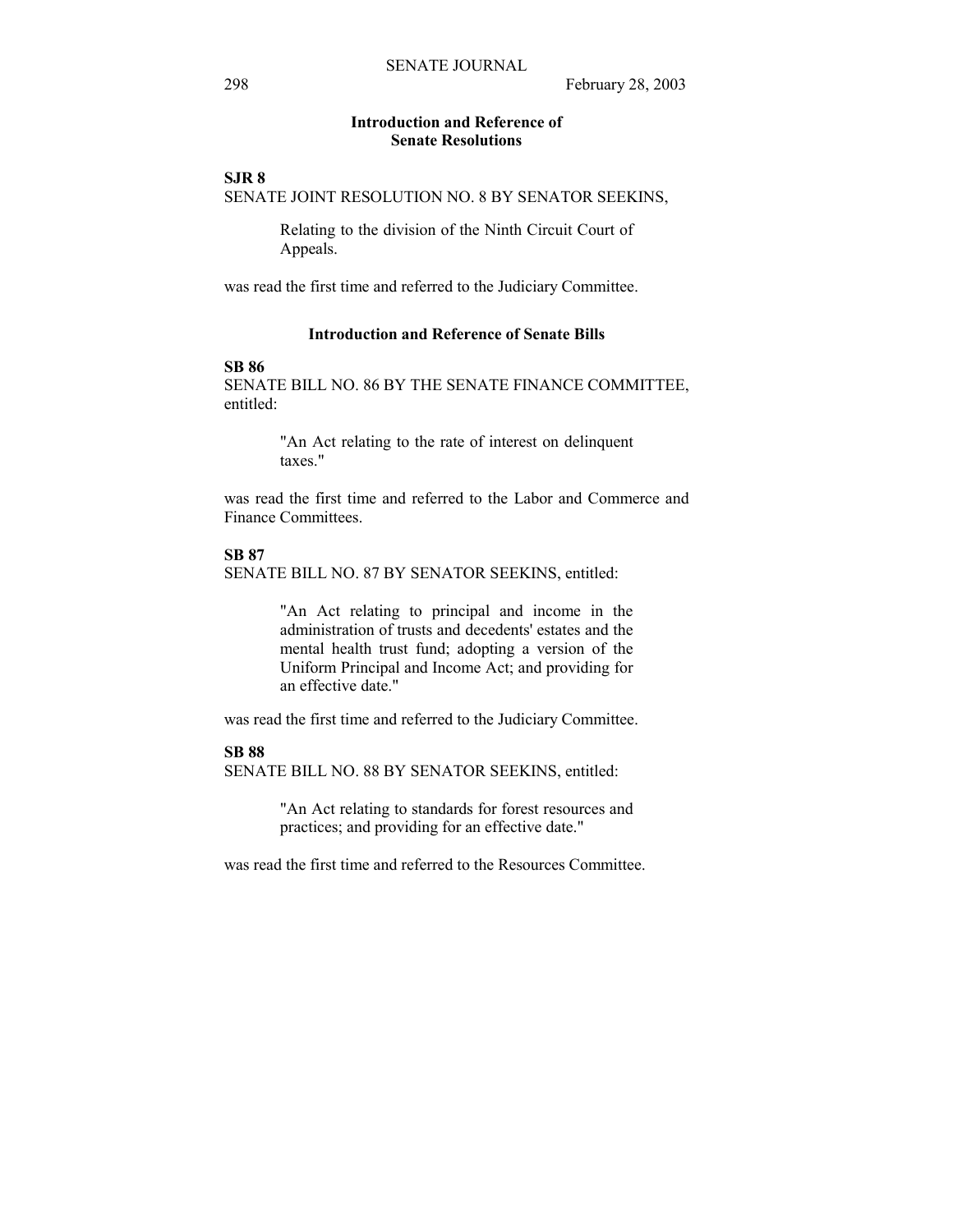# **SB 89**

SENATE BILL NO. 89 BY SENATOR SEEKINS, entitled:

"An Act amending the definition of 'lobbyist' in the Regulation of Lobbying Act, and as it applies in the act setting standards of conduct for legislators and legislative employees, to define 'regular' and 'substantial' as those terms describe activities for which a person receives consideration for the purpose of influencing legislative or administrative action."

was read the first time and referred to the Judiciary Committee.

#### **SB 90**

SENATE BILL NO. 90 BY SENATOR GARY STEVENS, entitled:

"An Act relating to the base student allocation used in the formula for state funding of public education; and providing for an effective date."

was read the first time and referred to the Health, Education and Social Services and Finance Committees.

#### **SB 91**

SENATE BILL NO. 91 BY SENATOR DAVIS, entitled:

"An Act relating to the base student allocation used in the formula for state funding of public education; and providing for an effective date."

was read the first time and referred to the Health, Education and Social Services and Finance Committees.

### **SB 92**

SENATE BILL NO. 92 BY THE SENATE RESOURCES COMMITTEE, entitled: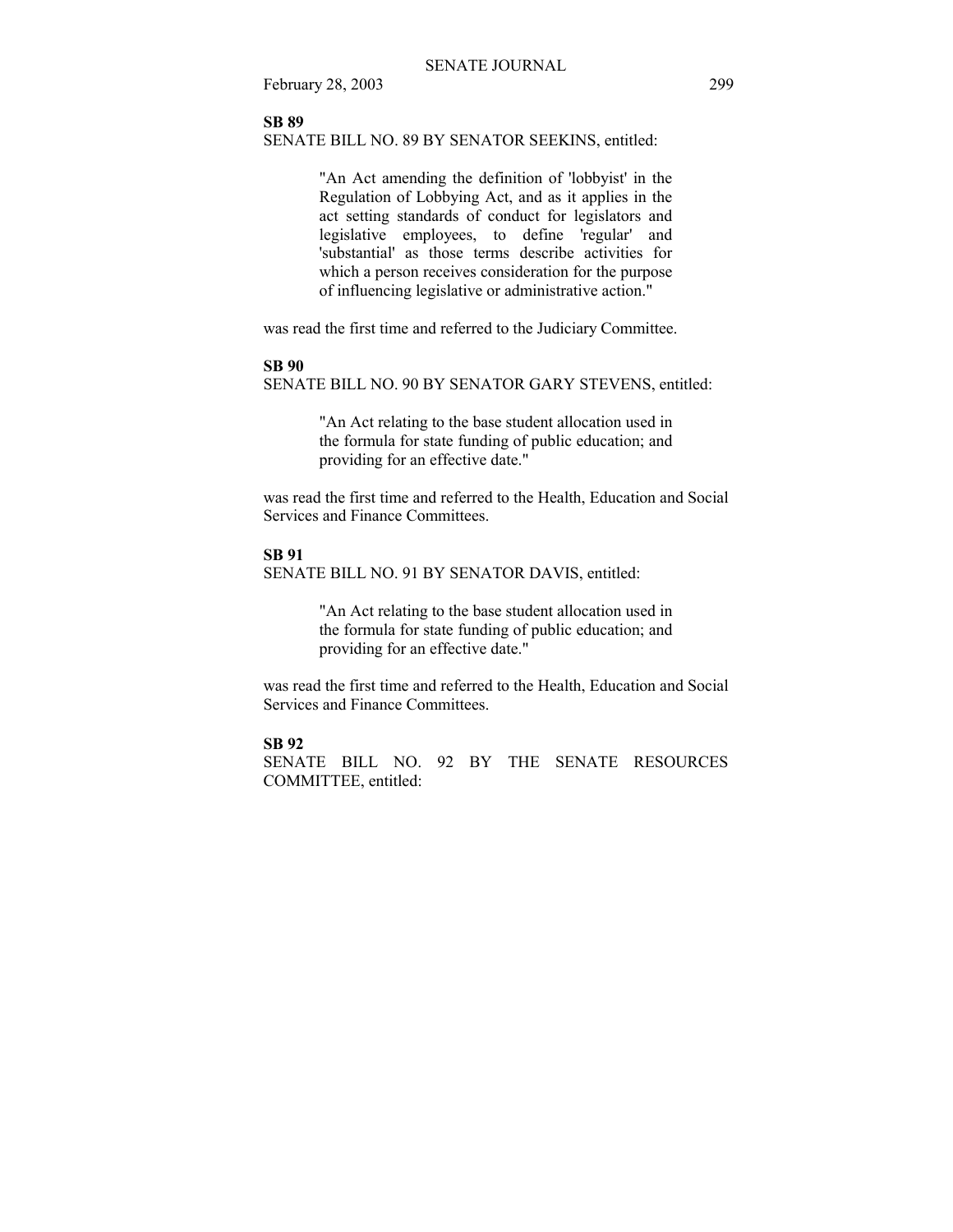"An Act amending the standards applicable to determining whether, for purposes of the Alaska Stranded Gas Development Act, a proposed new investment constitutes a qualified project, and extending the deadline for applications relating to the development of contracts for payments in lieu of taxes and for royalty adjustments that may be submitted for consideration under that Act; and providing for an effective date."

was read the first time and referred to the Resources and Finance Committees.

#### **SB 93**

SENATE BILL NO. 93 BY SENATOR WAGONER, entitled:

"An Act relating to limitations on actions to quiet title to, eject a person from, or recover real property or the possession of it; and providing for an effective date."

was read the first time and referred to the Labor and Commerce and Judiciary Committees.

#### **SB 94**

SENATE BILL NO. 94 BY THE SENATE RULES COMMITTEE BY REQUEST OF THE GOVERNOR, entitled:

> "An Act relating to benefits for retired teachers or employees who participated in retirement incentive programs and are subsequently reemployed as a commissioner; and providing for an effective date."

was read the first time and referred to the State Affairs Committee.

The following fiscal information was published today: Fiscal Note No. 1, zero, Department of Administration

Governor's transmittal letter dated February 27: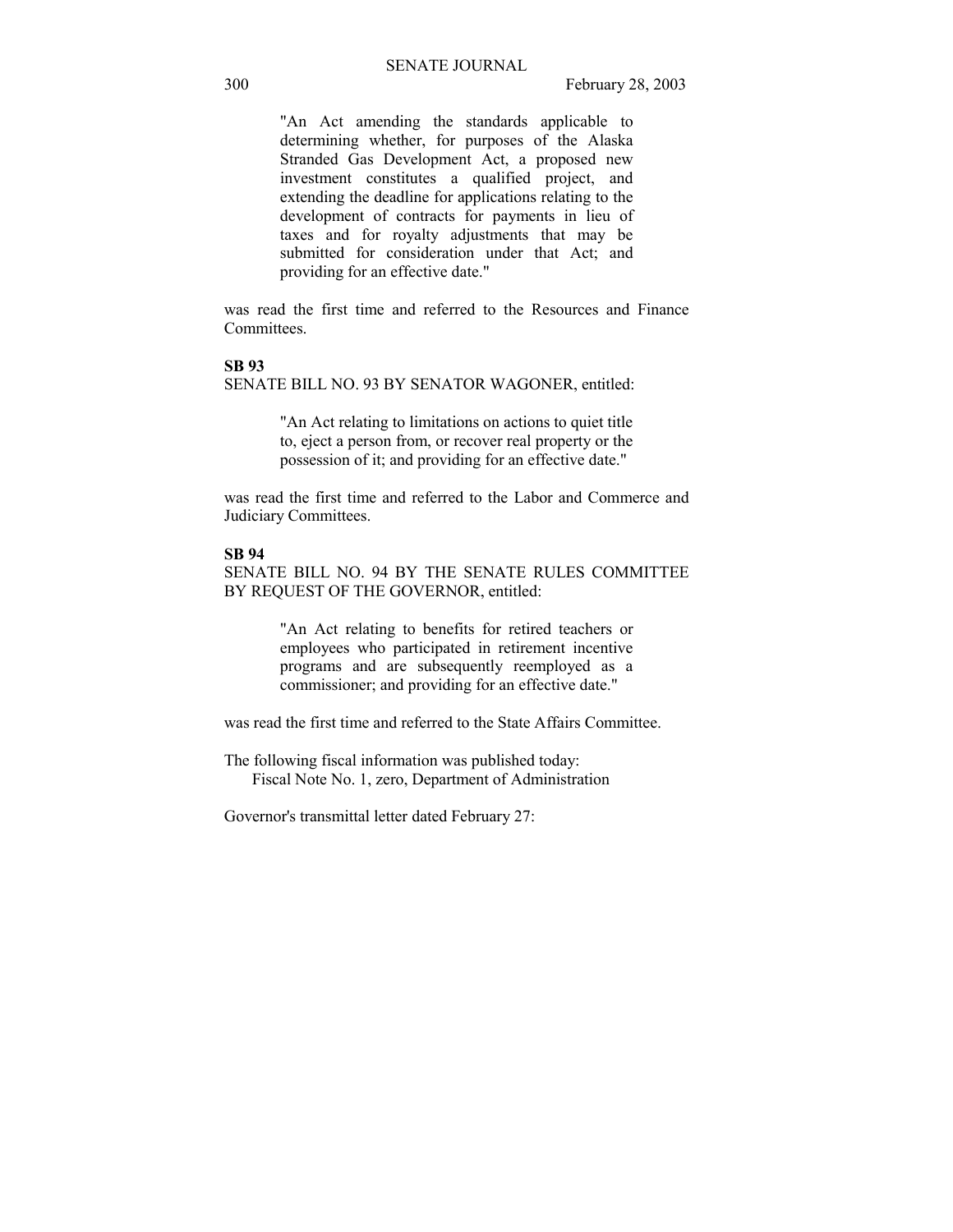Dear President Therriault:

Under the authority of art. III, sec. 18, of the Alaska Constitution, I am transmitting a bill relating to reemployment of certain members of the Teachers' Retirement System of Alaska (TRS) and the Public Employees' Retirement System (PERS) who have retired under a retirement incentive plan (RIP).

The objective of this bill is to allow a person who retired under a RIP to return to state service as a commissioner without being penalized.

It is in the best interest of the people of Alaska to ensure that administrative departments of state government be managed by competent, skilled, knowledgeable, and experienced persons. Choosing to serve Alaska as the head of a state agency, in many cases, requires an individual to make sacrifices they may never have anticipated. This bill would remove one of the major disincentives, and give the Governor greater flexibility in filling out his cabinet.

Under existing law, if a TRS or PERS member who took normal retirement and retired under a RIP is re-employed in the TRS or PERS system, the member forfeits the incentive credit and becomes indebted to the TRS or PERS. This bill would allow a TRS or PERS member in this situation who is re-employed as a commissioner to accept the position without being subject to the reemployment indebtedness.

Under existing law, a retired member of the TRS or PERS who took normal retirement and is re-employed in a TRS or PERS position may elect to continue receiving the member's retirement benefits during the period of employment. A member who retired under a RIP, however, may not make the election to continue receiving TRS or PERS retirement benefits. This bill would allow a TRS or PERS member in this situation who is subsequently re-employed as a commissioner to elect to continue receiving retirement benefit payments during the period of reemployment.

Finally, under existing law, the option to elect to continue receiving TRS or PERS benefits during the period of reemployment is repealed as of July 1, 2005. This bill repeals that option for individuals subject to the bill, i.e., TRS or PERS members who retired under a RIP and are subsequently re-employed as a commissioner.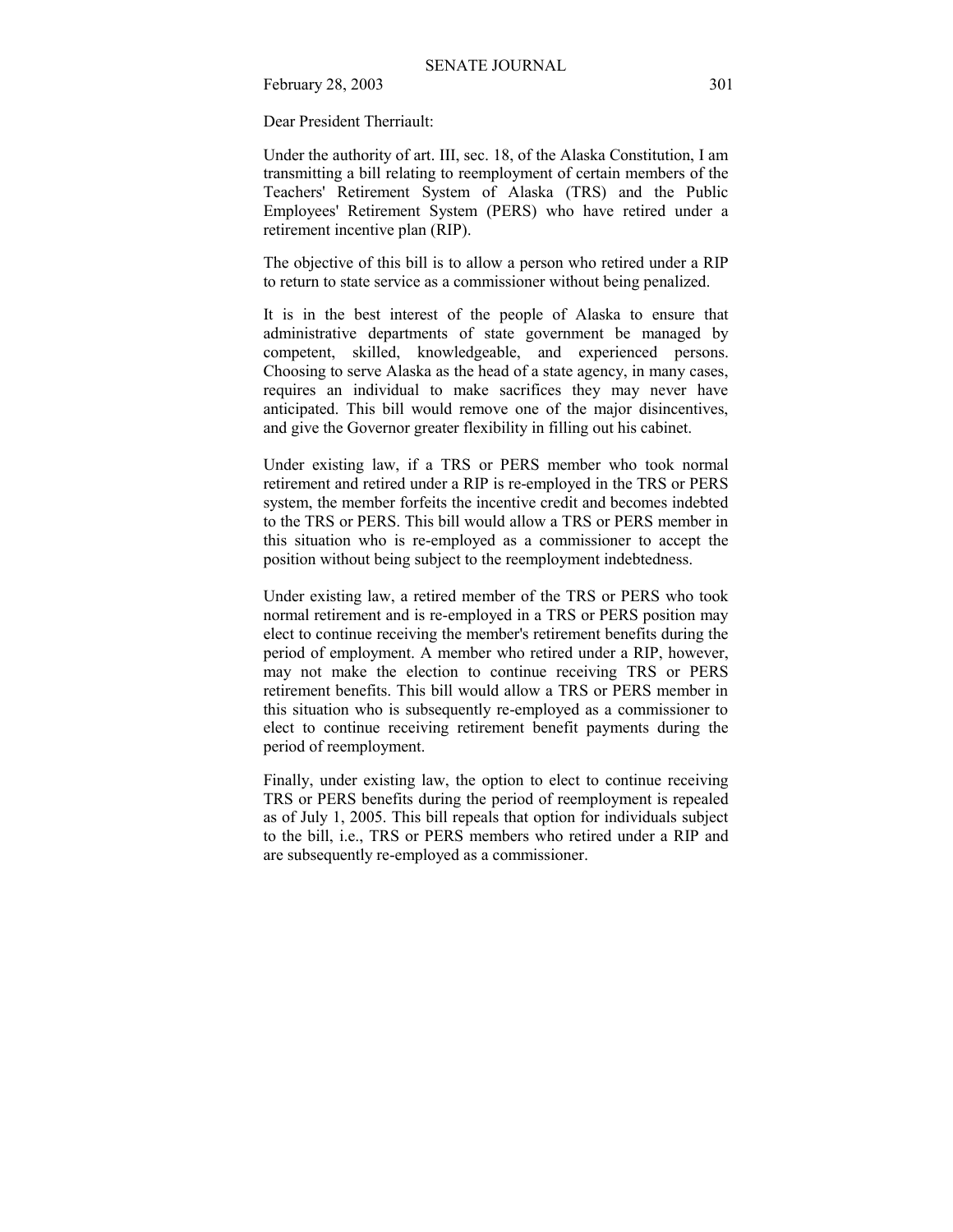I urge your prompt and favorable action on this measure.

Sincerely, /s/ Frank H. Murkowski Governor

#### **Consideration of the Calendar**

#### **Citations**

Honoring - Jason P. Quinn Senator(s) Gary Stevens, Ogan, French, Therriault, Cowdery, Davis, Dyson, Elton, Green, Guess, Hoffman, Lincoln, Seekins, Ben Stevens, Taylor, Wilken

In Memoriam – Michael Lee Mikkelsen Senator(s) Ogan, Therriault, Cowdery, Davis, Dyson, Elton, Green, Guess, Hoffman, Lincoln, Seekins, Ben Stevens, Gary Stevens, Taylor, Wilken

In Memoriam – Patricia Marie Acton Senator(s) Ogan, Green, Therriault, Cowdery, Davis, Dyson, Elton, Guess, Hoffman, Lincoln, Seekins, Ben Stevens, Gary Stevens, Taylor, Wilken Representative(s) Masek

In Memoriam – Larry L. Clendenen Representative(s) Seaton Senator(s) Gary Stevens, Therriault, Cowdery, Davis, Dyson, Elton, Green, Guess, Hoffman, Lincoln, Seekins, Ben Stevens, Taylor, Wilken

In Memoriam - Jonathan Bruce Perry Representative(s) Seaton Senator(s) Gary Stevens, Therriault, Cowdery, Davis, Dyson, Elton, Green, Guess, Hoffman, Lincoln, Seekins, Ben Stevens, Taylor, Wilken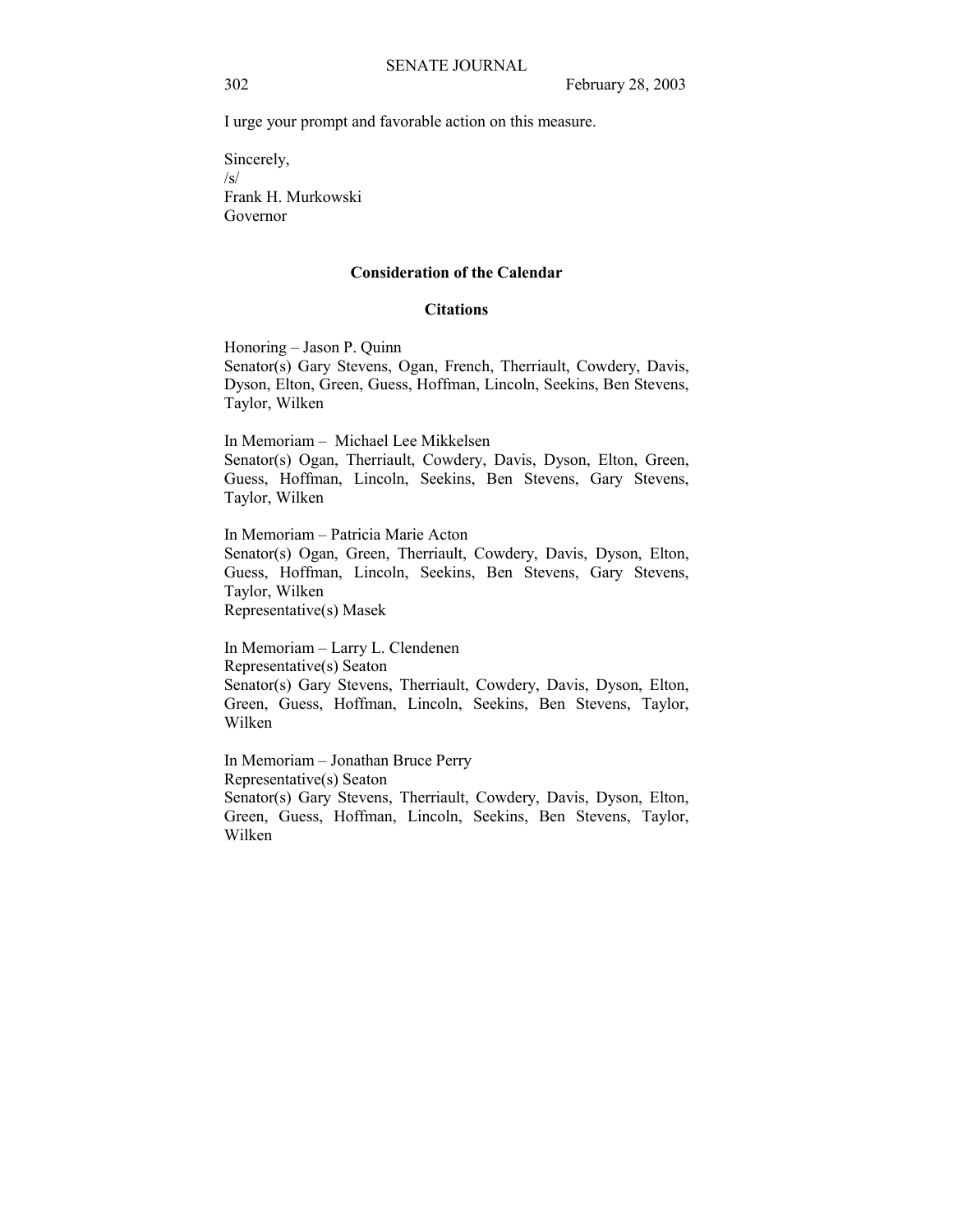Senator Ben Stevens moved and asked unanimous consent that the citations be adopted. Without objection, the citations were adopted and referred to the Secretary for transmittal.

# **Unfinished Business**

Senator Ellis moved and asked unanimous consent to be excused from a call of the Senate on March 3, to plane time. Without objection, Senator Ellis was excused.

Senator Bunde moved and asked unanimous consent to be excused from a call of the Senate from February 28, evening plane time, through March 3, morning plane time. Without objection, Senator Bunde was excused.

Senator Guess moved and asked unanimous consent to be excused from a call of the Senate from March 5, noon, through March 10, plane time. Without objection, Senator Guess was excused.

#### **Announcements**

Announcements are at the end of the journal.

# **Enrollment**

### **SCR 5**

SENATE CONCURRENT RESOLUTION NO. 5 Relating to declaring March 2003 as Sobriety Awareness Month, was enrolled, signed by the President and Secretary, Speaker and Chief Clerk and the engrossed and enrolled copies transmitted to the Office of the Governor at 2:33 p.m., February 27, 2003.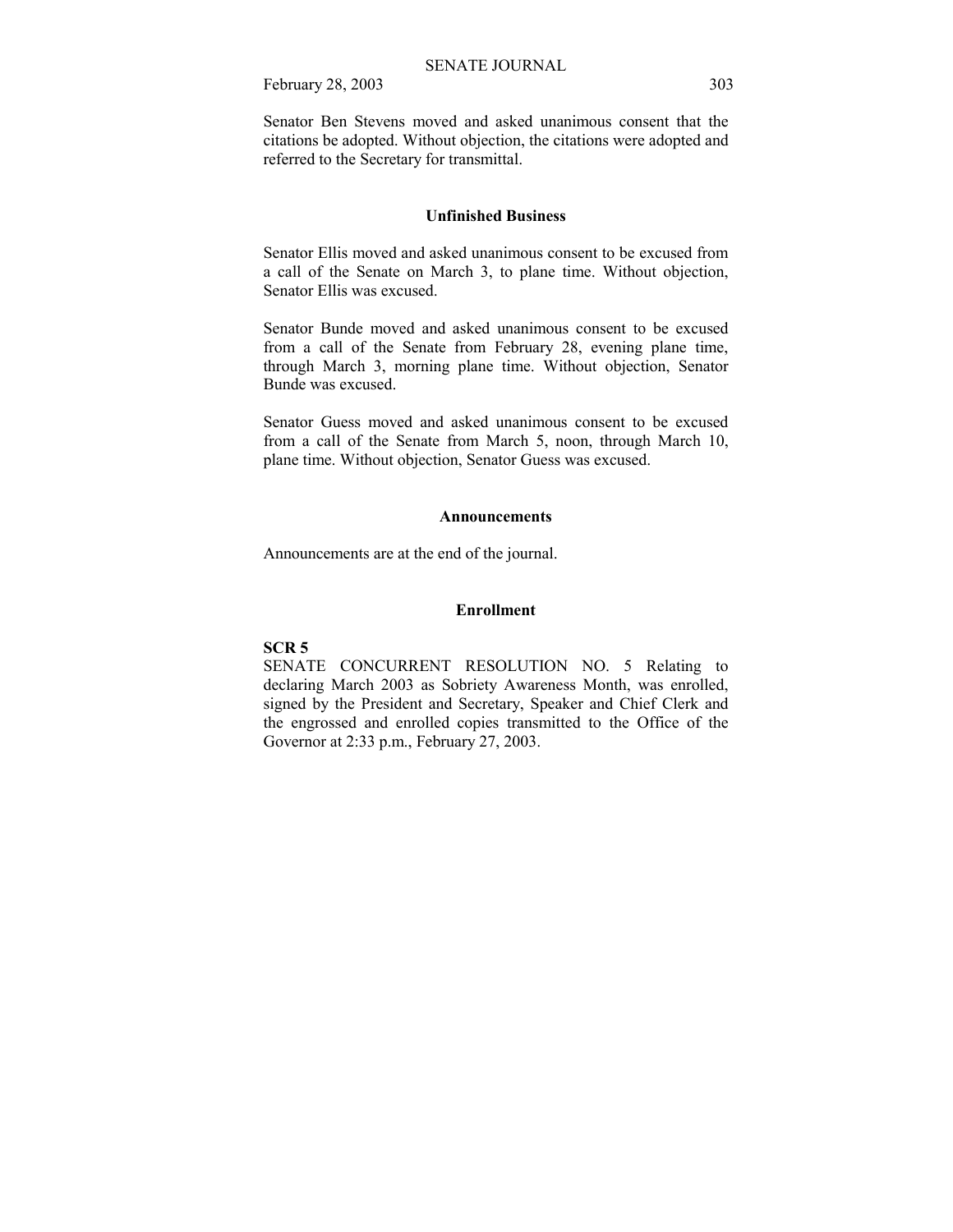# **Adjournment**

Senator Ben Stevens moved and asked unanimous consent that the Senate stand in adjournment until 11:00 a.m., March 3 2003. Without objection, the Senate adjourned at 10:31 a.m.

> Kirsten Waid Secretary of the Senate

> > February 2003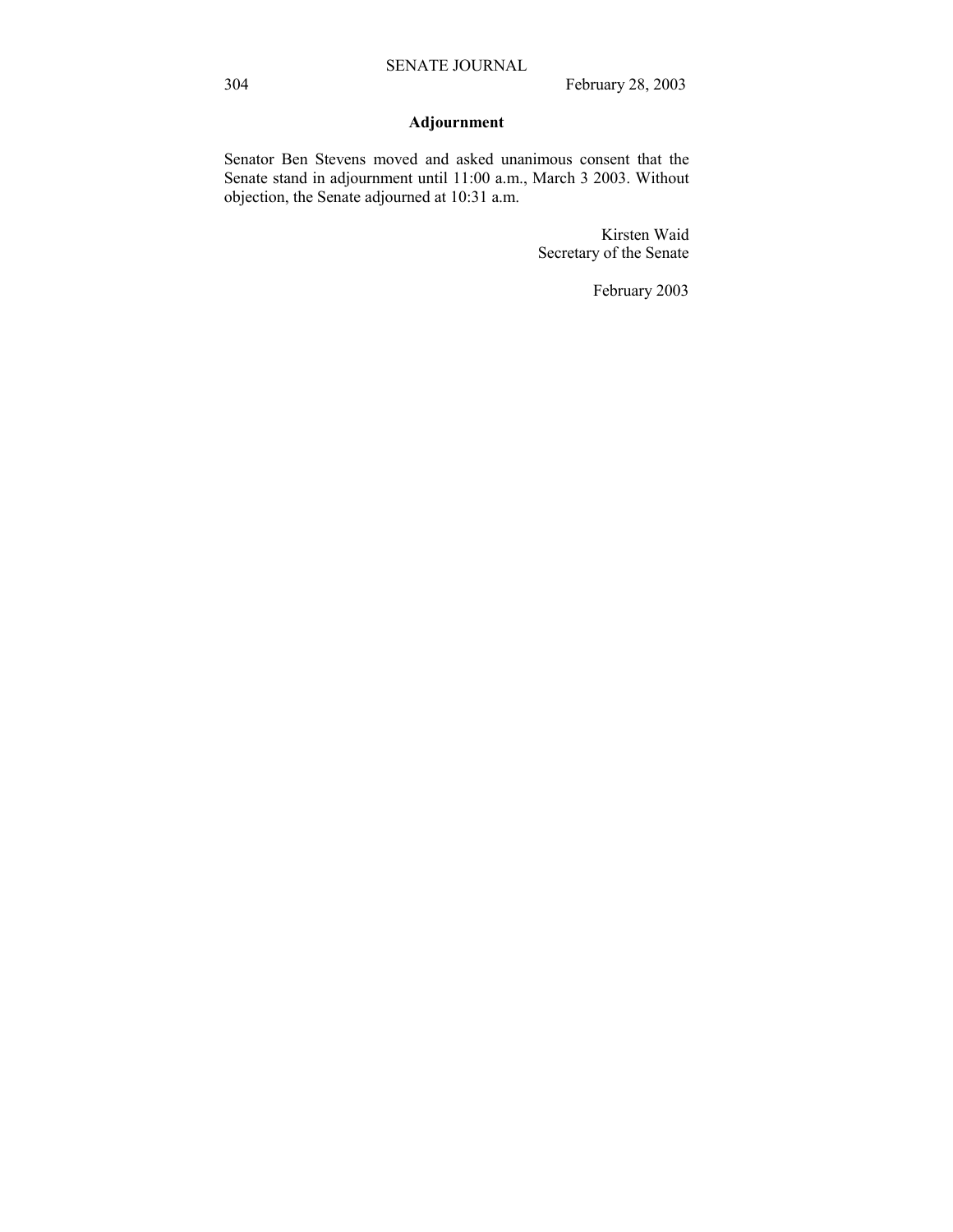#### **Announcements**

Americans with Disabilities Act Notice - Persons with disabilities who require special accommodation or alternative communication formats to access committee meetings may contact the appropriate committee office or the Legislative Information Office in their community. Reasonable advance notice is needed to accommodate the request. For further information, call the ADA Coordinator at 465-3854 Voice/465-4980 TDD.

# **STANDING COMMITTEES**

+ indicates teleconference

= indicates bill previously heard/scheduled

# **COMMUNITY & REGIONAL AFFAIRS**

| <b>Feb 28</b>               | Friday<br>No Meeting Scheduled                                                                                                        | Fahrenkamp 203 | 1:30 PM |
|-----------------------------|---------------------------------------------------------------------------------------------------------------------------------------|----------------|---------|
| Mar <sub>03</sub>           | Monday<br>No Meeting Scheduled                                                                                                        | Fahrenkamp 203 | 1:30 PM |
| <b>Mar 05</b><br>$+=$ SB 38 | Wednesday<br>Bills Previously Heard/Scheduled<br>ADOPTION OF SAFETY CODES<br><sup>+=</sup> HCR 2 EXTEND ALASKA RAILROAD TO FT. GREELY | Fahrenkamp 203 | 1:30 PM |
| Mar 07                      | Fridav                                                                                                                                | Fahrenkamp 203 | 1:30 PM |

 No Meeting Scheduled ----------------------------------------

# **FINANCE**

|     | Mar <sub>03</sub> | Monday                                                                          | <b>Senate Finance 532</b>                   | 9:00 AM |
|-----|-------------------|---------------------------------------------------------------------------------|---------------------------------------------|---------|
|     |                   |                                                                                 | SB 78 MEDICAID FOR BREAST & CERVICAL CANCER |         |
| $=$ | SB 75             |                                                                                 | SUPPLEMENTAL APPROPRIATIONS: FAST TRACK     |         |
| $=$ |                   | SB 76 SUPPLEMENTAL APPROPRIATIONS                                               |                                             |         |
|     |                   | Bills Previously Heard/Scheduled                                                |                                             |         |
|     | Mar 04            | Tuesday<br>Joint $w/(H)$ Finance<br>$\alpha$ , $\alpha$ if $\alpha$ is $\alpha$ | <b>Senate Finance 532</b>                   | 9:00 AM |

 State of Our University Address President Mark Hamilton, University of Alaska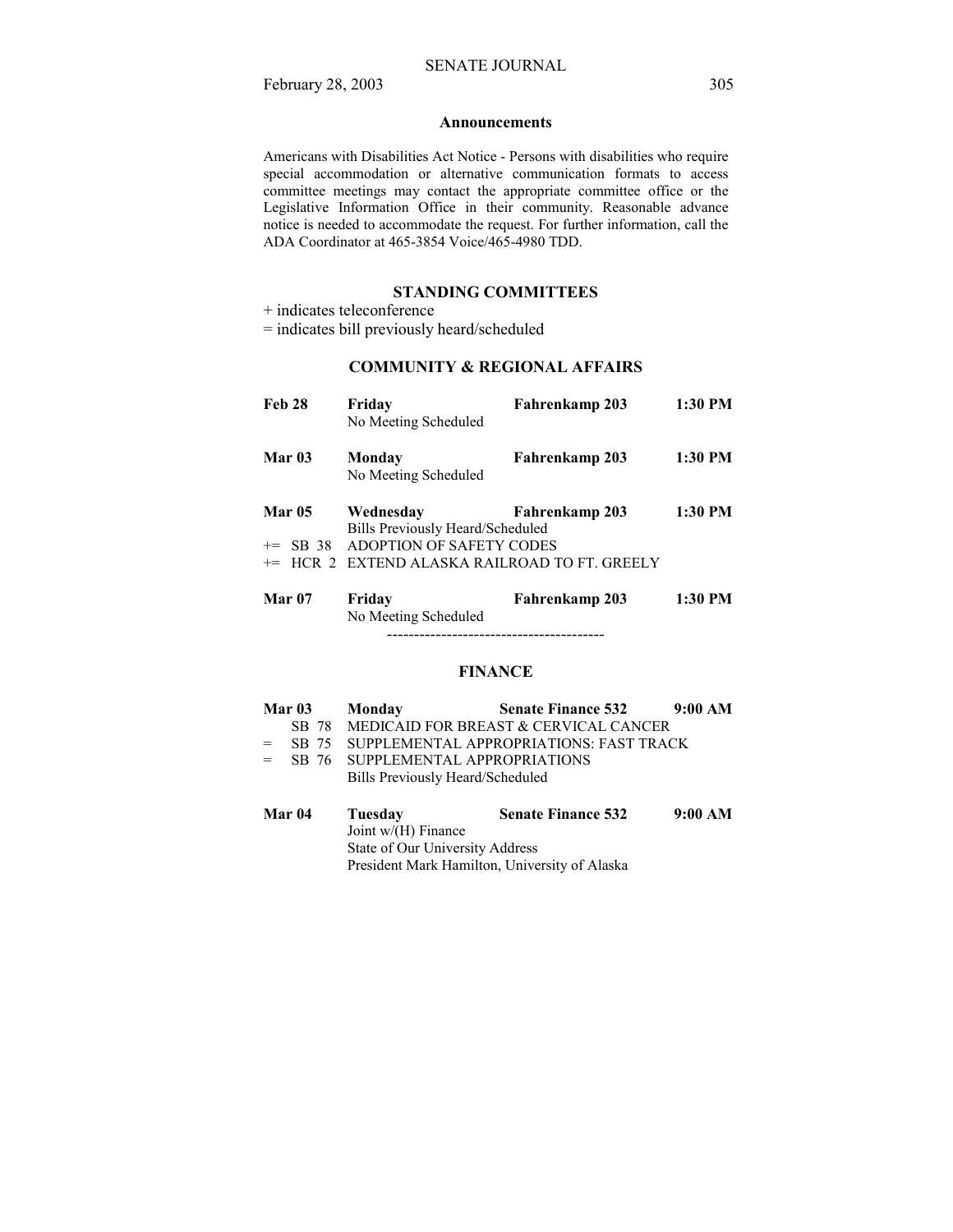# **FINANCE (continued)**

|     | <b>Mar 05</b> |                                   | Wednesday Senate Finance 532 9:00 AM    |         |
|-----|---------------|-----------------------------------|-----------------------------------------|---------|
| $=$ | SB 75         |                                   | SUPPLEMENTAL APPROPRIATIONS: FAST TRACK |         |
| $=$ | SB 76         | SUPPLEMENTAL APPROPRIATIONS       |                                         |         |
|     | HB 101        |                                   | APPROP: GRANT TO ARCTIC POWER FOR ANWR  |         |
| $=$ | SB 20         | EXTEND BOARD OF MARINE PILOTS     |                                         |         |
|     |               | SB 47 EXTEND BOARD OF NURSING     |                                         |         |
|     |               | Bills Previously Heard/Scheduled  |                                         |         |
|     |               |                                   |                                         |         |
|     | <b>Mar 06</b> | Thursday                          | Senate Finance 532 9:00 AM              |         |
| $=$ | SB 75         |                                   | SUPPLEMENTAL APPROPRIATIONS: FAST TRACK |         |
| $=$ | SB 76         | SUPPLEMENTAL APPROPRIATIONS       |                                         |         |
|     |               | SB 25 AHFC LOANS TO EDUCATORS     |                                         |         |
|     | SB 43         | <b>EXTEND STATE MEDICAL BOARD</b> |                                         |         |
|     |               | HB 71 EXTEND BOARD OF MIDWIVES    |                                         |         |
|     |               | Bills Previously Heard/Scheduled  |                                         |         |
|     |               |                                   |                                         |         |
|     | <b>Mar 07</b> | Friday                            | <b>Senate Finance 532</b>               | 9:00 AM |
|     |               | Bills Previously Heard/Scheduled  |                                         |         |
|     |               |                                   |                                         |         |
|     |               |                                   |                                         |         |

# **HEALTH, EDUCATION & SOCIAL SERVICES**

|        | Mar <sub>03</sub> | Monday                                    | <b>Butrovich 205</b> | $1:30$ PM |  |
|--------|-------------------|-------------------------------------------|----------------------|-----------|--|
| $^{+}$ |                   | Confirmation Hearings:                    |                      |           |  |
|        |                   | University of Alaska Board of Regents -   |                      |           |  |
|        |                   | James C. Hayes, Cynthia Henry,            |                      |           |  |
|        |                   | Mary K. Hughes, Michael Snowden,          |                      |           |  |
|        |                   | Derek Miller                              |                      |           |  |
|        |                   | Board of Education and Early Development- |                      |           |  |
|        |                   | Patsy DeWitt, Esther Cox,                 |                      |           |  |
|        |                   | Shirley Holloway, Richard I. Mauer,       |                      |           |  |
|        |                   | Sylvia Reynolds, Rex Rock, Tim R. Scott   |                      |           |  |
| $^{+}$ |                   | Bills Previously Heard/Scheduled          |                      |           |  |
|        |                   |                                           |                      |           |  |
|        | <b>Mar 05</b>     | Wednesday                                 | <b>Butrovich 205</b> | 1:30 PM   |  |
| $^{+}$ | SB 8              | <b>TAMPERING WITH PUBLIC RECORDS</b>      |                      |           |  |
| $^{+}$ | SB 55             | <b>TAMPERING WITH PUBLIC RECORDS</b>      |                      |           |  |
| $^{+}$ | SB 17             | MEDICAID FOR BREAST & CERVICAL CANCER     |                      |           |  |
| $+$    |                   | Bills Previously Heard/Scheduled          |                      |           |  |

----------------------------------------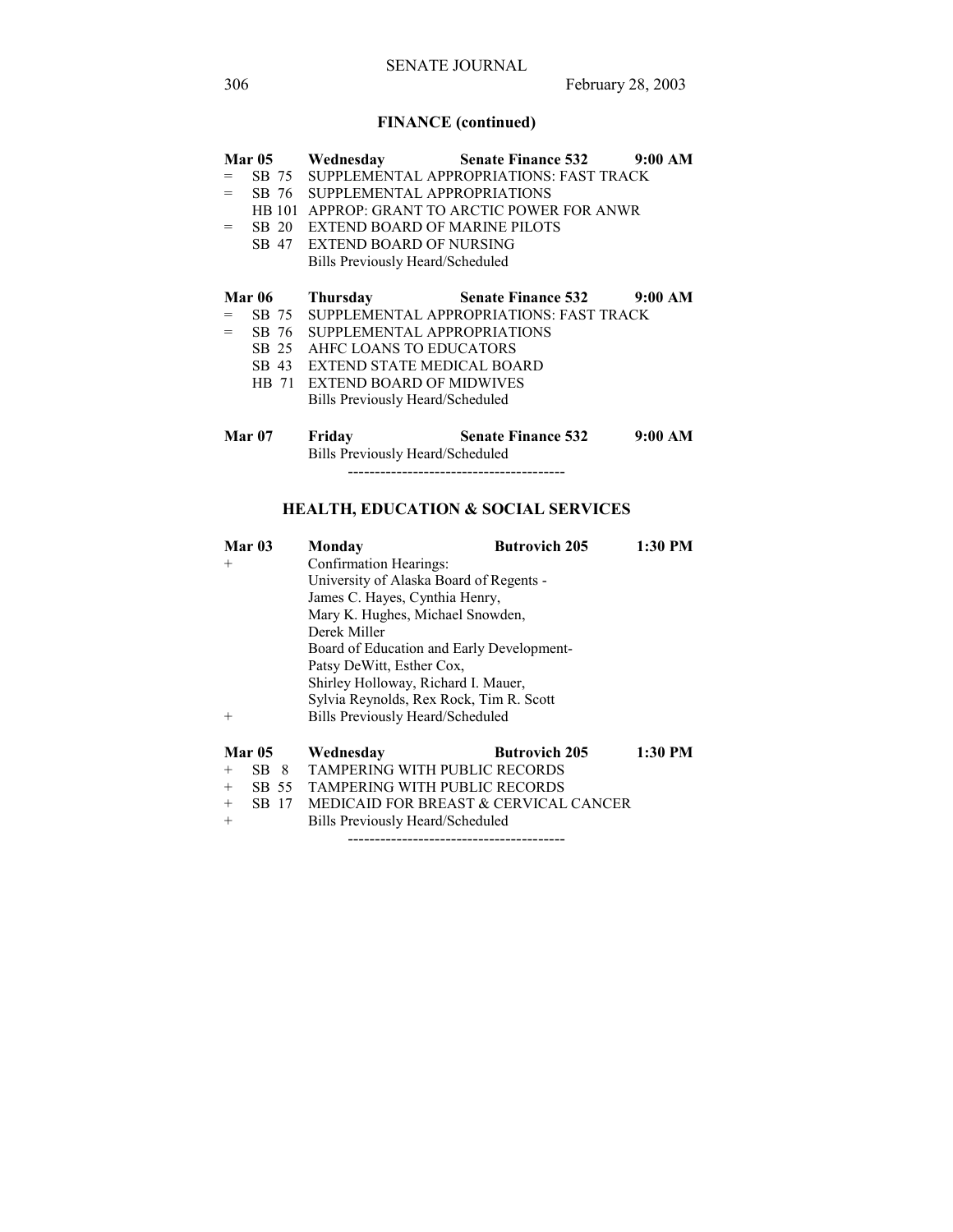# **JUDICIARY**

| <b>Feb 28</b>          | Friday<br>No Meeting Scheduled                                                                                                                                                                                                                                                                                                                                                                                    | Beltz 211   | 1:30 PM   |
|------------------------|-------------------------------------------------------------------------------------------------------------------------------------------------------------------------------------------------------------------------------------------------------------------------------------------------------------------------------------------------------------------------------------------------------------------|-------------|-----------|
| Mar <sub>03</sub>      | Monday<br>No Meeting Scheduled                                                                                                                                                                                                                                                                                                                                                                                    | Beltz 211   | 1:30 PM   |
| <b>Mar 05</b>          | Wednesday<br>-- Time and Location Change --<br>Joint w/(H) Judiciary<br>Confirmation Hearings:<br>Select Committee on Legislative Ethics -<br>Dennis "Skip" Cook, Herman G. Walker, Jr<br>Judicial Council - Bill Gordon<br>Violent Crimes Compensation Board -<br>Gerad G. Godfrey                                                                                                                               | Capitol 120 | $1:00$ PM |
| Mar <sub>07</sub>      | Friday<br>No Meeting Scheduled<br><b>LABOR &amp; COMMERCE</b>                                                                                                                                                                                                                                                                                                                                                     | Capitol 120 | $1:00$ PM |
| Mar 04<br>SJR 7<br>$+$ | Tuesday<br>VANCOUVER'S BID FOR 2010 WINTER GAMES<br>Confirmation Hearings:<br>Board of Public Accountancy<br>Alcoholic Beverage Control Board<br>Architects, Engineers and Land Surveyors<br>Board of Barbers and Hairdressers<br>Board of Chiropractic Examiners<br>Board of Marine Pilots<br>Personnel Board<br>Certified Real Estate Appraisers<br>Board of Veterinary Examiners<br>Workers Compensation Board | Beltz 211   | 1:30 PM   |

| Mar 06 | Thursday | Beltz 211                                       | $1:30$ PM |
|--------|----------|-------------------------------------------------|-----------|
|        |          | += SB 72 EXTEND REGULATORY COMMISSION OF ALASKA |           |

----------------------------------------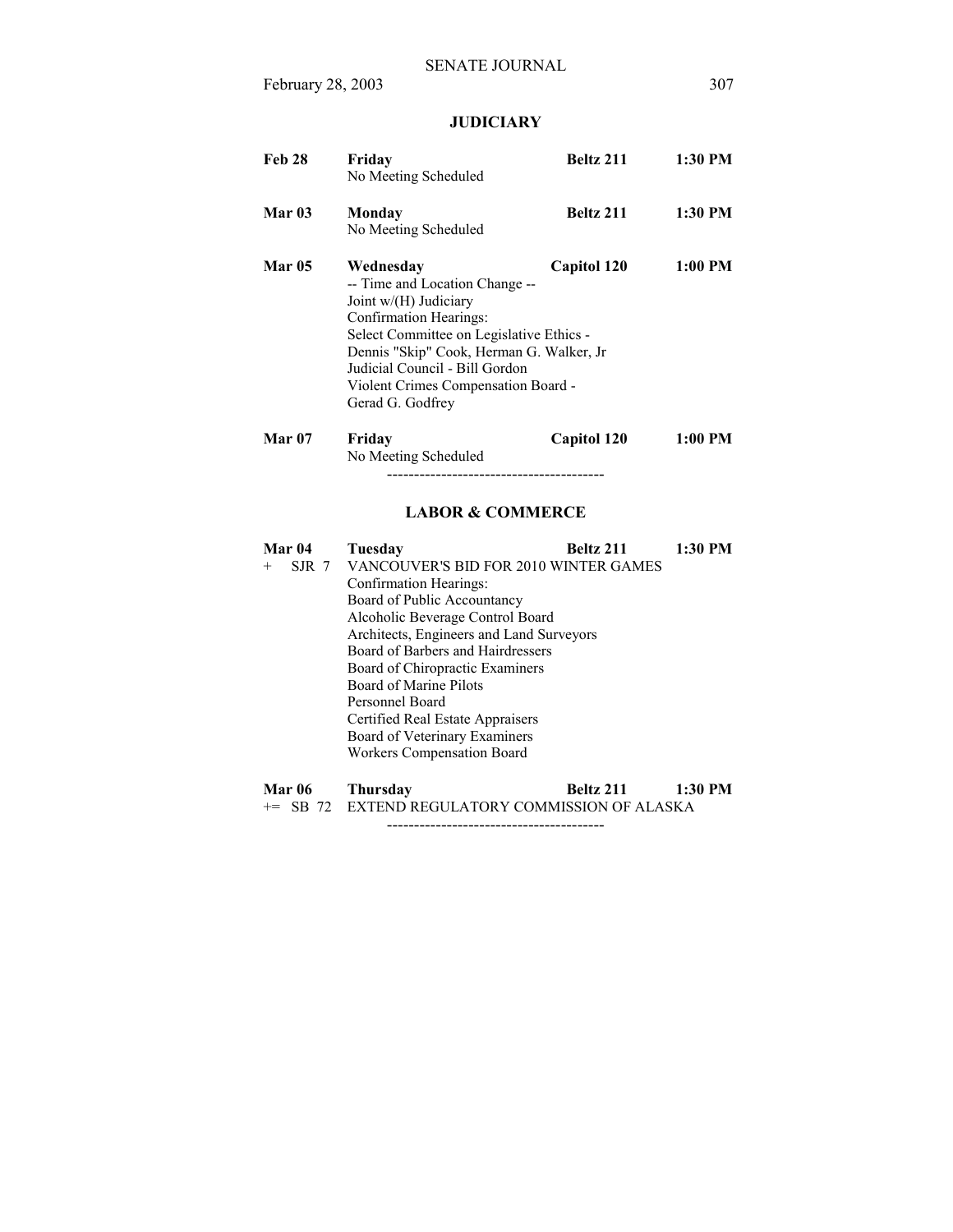# **RESOURCES**

| Feb 28                                                | Friday<br>No Meeting Scheduled                                                                                                                                      | <b>Butrovich 205</b> | 3:30 PM |
|-------------------------------------------------------|---------------------------------------------------------------------------------------------------------------------------------------------------------------------|----------------------|---------|
| Mar <sub>03</sub><br>$^{+}$<br>SB 79<br>$^{+}$<br>$+$ | Monday<br>Confirmation Hearing:<br>Commissioner, Dept of Fish & Game<br>(Pending Referral)<br>EXTEND ALASKA MINERALS COMMISSION<br>Bills Previously Heard/Scheduled | <b>Butrovich 205</b> | 3:30 PM |
| <b>Mar 05</b><br>SB 92<br>$+$<br>$^{+}$               | Wednesday<br>STRANDED GAS DEVELOPMENT ACT AMENDMENTS<br>Bills Previously Heard/Scheduled                                                                            | <b>Butrovich 205</b> | 3:30 PM |
| Mar 07                                                | Friday<br>No Meeting Scheduled                                                                                                                                      | <b>Butrovich 205</b> | 3:30 PM |

# **STATE AFFAIRS**

| <b>Mar 06</b> | <b>Thursday</b>                       | Beltz 211 | 3:30 PM |
|---------------|---------------------------------------|-----------|---------|
|               | $\leq$ Rescheduled from 2/27/03>      |           |         |
| $+$           | Confirmation Hearings:                |           |         |
|               | State Commission on Human Rights -    |           |         |
|               | Grace Merkes                          |           |         |
|               | Lester Lunceford                      |           |         |
|               | Robert B. Sawyer, Jr.                 |           |         |
|               | AK Public Offices Commission -        |           |         |
|               | Larry D. Wood                         |           |         |
| $+$           | SCR 4 AVALANCHE AWARENESS MONTH       |           |         |
| $^{+}$        | WILLIAM RANSOM WOOD CENTENNIAL BRIDGE |           |         |

# **TRANSPORTATION**

----------------------------------------

| Mar 04 | Tuesday                                    | <b>Butrovich 205</b> | $1:30$ PM |
|--------|--------------------------------------------|----------------------|-----------|
|        | SB 83 SVEN HAAKANSON AIRPORT AT OLD HARBOR |                      |           |
|        | SB 23 ANCHORAGE COASTAL WILDLIFE REFUGE    |                      |           |

| <b>Mar 06</b> | <b>Thursday</b>      | <b>Butrovich 205</b> | 1:30 PM |
|---------------|----------------------|----------------------|---------|
|               | No Meeting Scheduled |                      |         |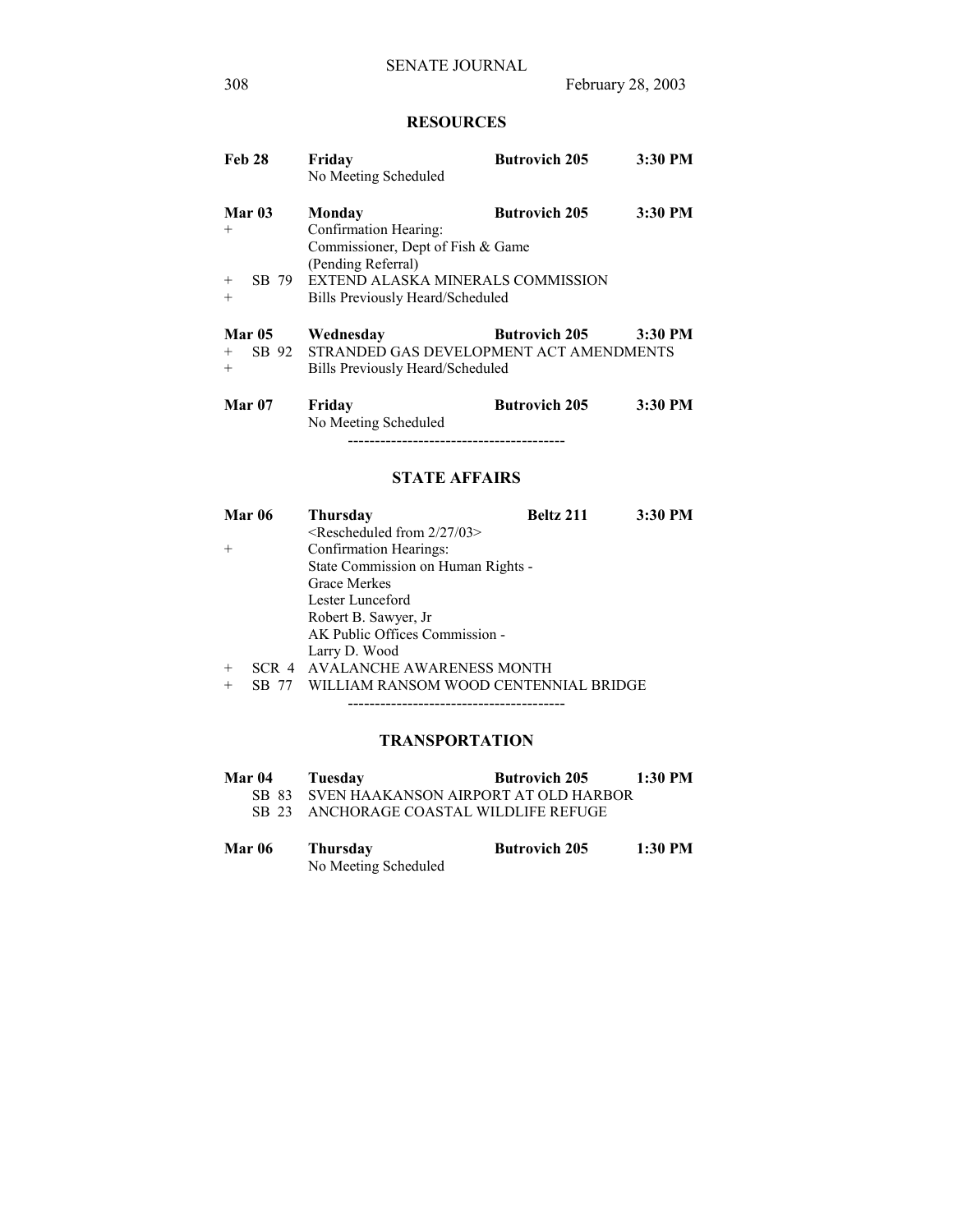# **TRANSPORTATION (continued)**

| Mar 11                      | Tuesday                                                                                                                                                           | <b>Terry Miller 104</b> | 1:30 PM   |
|-----------------------------|-------------------------------------------------------------------------------------------------------------------------------------------------------------------|-------------------------|-----------|
| SB 31<br>$=$<br>$+$         | -- Location Change --<br>RAILROAD UTILITY CORRIDOR TO & IN CANADA<br>$\le$ Bill Hearing Postponed to 3/18/03><br>Joint w/(H) Transportation<br>Port of Bellingham |                         |           |
| <b>Mar 13</b>               | Thursday<br>-- Time and Location Change --                                                                                                                        | <b>Terry Miller 104</b> | $1:15$ PM |
| $+$                         | Joint $w/(H)$ Transportation<br>Airport Bond Issues                                                                                                               |                         |           |
| <b>Mar 18</b>               | Tuesday<br>$-$ Rescheduled from $3/11/03 -$                                                                                                                       | <b>Butrovich 205</b>    | 1:30 PM   |
|                             | $\pm$ SB 31 RAILROAD UTILITY CORRIDOR TO & IN CANADA                                                                                                              |                         |           |
| <b>Mar 25</b><br>$+=$ SB 40 | Tuesday<br><b>CONSTRUCTION OF HIGHWAYS BY DOTPF</b><br>-------------------------------------                                                                      | <b>Butrovich 205</b>    | 1:30 PM   |

# **SPECIAL COMMITTEES**

# **WORLD TRADE AND STATE/FEDERAL RELATIONS**

| Mar 10 | Monday                                | Fahrenkamp 203 | 4:00 PM |  |  |
|--------|---------------------------------------|----------------|---------|--|--|
|        | Briefings:                            |                |         |  |  |
|        | Northern Forum.                       |                |         |  |  |
|        | Circumpolar Infrastructure Task Force |                |         |  |  |
|        |                                       |                |         |  |  |

# **JOINT COMMITTEES**

# **ARMED SERVICES COMMITTEE**

| Mar 11 | Tuesday                                | <b>Senate Finance 532</b>               | $1:00$ PM |
|--------|----------------------------------------|-----------------------------------------|-----------|
|        | Military Legislative Address:          |                                         |           |
|        | Lt General Carrol H. "Howie" Chandler, |                                         |           |
|        | USAF Commander, Alaska Command         |                                         |           |
|        | Brigadier General Craig Campbell,      |                                         |           |
|        |                                        | Adjutant General, Alaska National Guard |           |